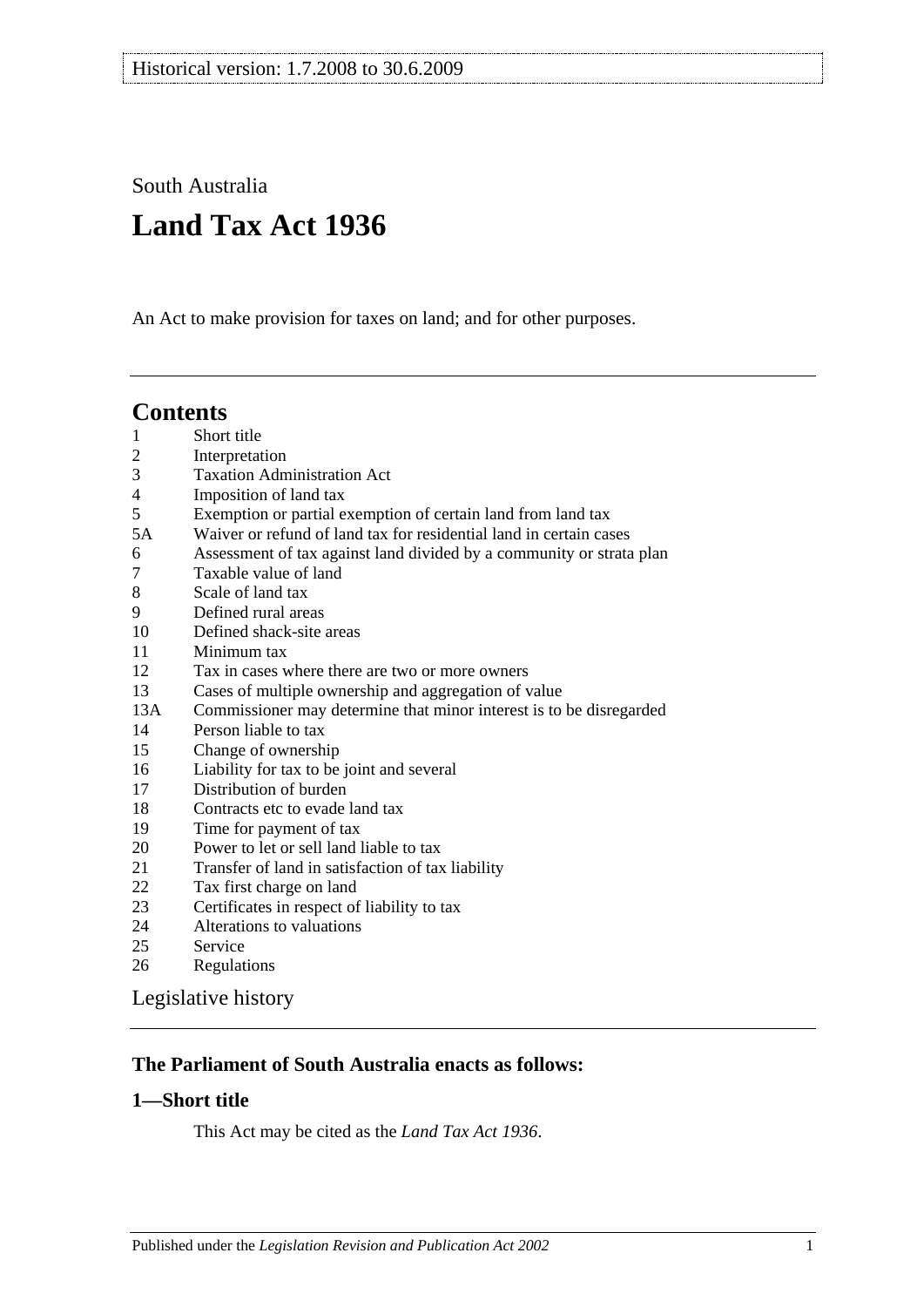#### <span id="page-1-1"></span><span id="page-1-0"></span>**2—Interpretation**

(1) In this Act, unless the contrary intention appears—

*aggregation principle* means the principle under which the taxable value of all land owned by the same taxpayer is aggregated for the calculation of land tax;<sup>1</sup>

*assessment* or *reassessment* means an assessment or reassessment by the Commissioner under Part 3 of the *[Taxation Administration Act](http://www.legislation.sa.gov.au/index.aspx?action=legref&type=act&legtitle=Taxation%20Administration%20Act%201996) 1996*;

*business of primary production* means the business of agriculture, pasturage, horticulture, viticulture, apiculture, poultry farming, dairy farming, forestry or any other business consisting of the cultivation of soils, the gathering in of crops, the rearing of livestock or the propagation and harvesting of fish or other aquatic organisms and including the intensive agistment of declared livestock;

*the Commissioner* means the person appointed or acting as the Commissioner of State Taxation, and includes a person appointed or acting as a Deputy Commissioner of State Taxation (see Part 9 of the *[Taxation Administration Act](http://www.legislation.sa.gov.au/index.aspx?action=legref&type=act&legtitle=Taxation%20Administration%20Act%201996) 1996*);

*company* includes any corporate body;

*declared livestock* means—

- (a) cattle, sheep, pigs or poultry; or
- (b) any other kind of animal prescribed by the regulations for the purposes of this definition;

*defined rural area* means an area declared by the Governor under [section](#page-14-0) 9;

*defined shack-site area* means an area declared by the Governor under [section](#page-14-1) 10;

*determination of site value* in relation to land means a determination or assessment of site value in force under the *[Valuation of Land Act](http://www.legislation.sa.gov.au/index.aspx?action=legref&type=act&legtitle=Valuation%20of%20Land%20Act%201971) 1971*;

*document* means book, account, paper (including a security or any instrument) or any record of information, whether in writing or accessible only through the use of a computer or other device;

*land used for primary production* means land of not less than 0.8 hectare in area as to which the Commissioner is satisfied that the land is used wholly or mainly for the business of primary production;

*land tax* means any tax imposed by this Act;

*notice* means any notice, written or printed, or partly written or partly printed;

*owner*—

- (a) in relation to land alienated from the Crown by grant in fee simple means any person (other than a mortgagee of the land)—
	- (i) who holds; or
	- (ii) who is entitled to; or
	- (iii) who is entitled to purchase or acquire,

a legal or equitable estate of fee simple in the land or any other estate or interest (other than an estate or interest of leasehold) in the land conferring a right to possession of the land; and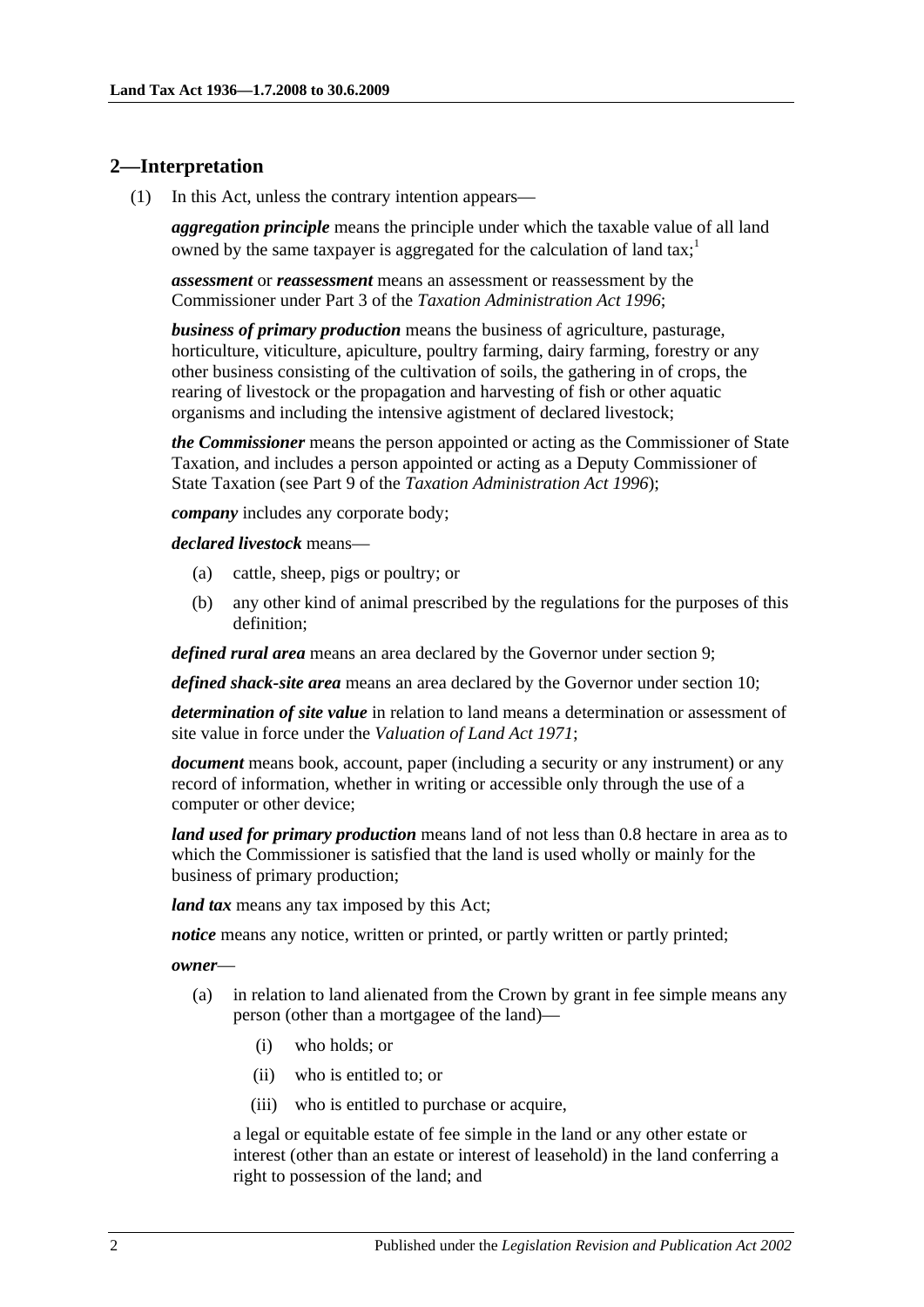- (b) in relation to land of the Crown subject to any agreement for sale, or right of purchase, means the person entitled to the benefit of that agreement or right of purchase; and
- (c) in relation to land held under perpetual lease, means the holder of that lease; and
- (d) in relation to land held under a shack site lease, means the holder of that lease; and
- (e) in relation to land in a defined shack-site area, means the occupier of the land;

*retirement village* means retirement village as defined in the *[Retirement Villages](http://www.legislation.sa.gov.au/index.aspx?action=legref&type=act&legtitle=Retirement%20Villages%20Act%201987)  Act [1987](http://www.legislation.sa.gov.au/index.aspx?action=legref&type=act&legtitle=Retirement%20Villages%20Act%201987)*;

*shack site lease* means a lease for the occupation of land for holiday, recreational or residential purposes where—

- (a) the land is situated on or adjacent to the banks of the River Murray, a tributary of the River Murray, or a lake or lagoon connected with the River Murray or a tributary of the River Murray; and
- (b) the lease was, as at midnight on 30 June, 1989, registered over the relevant land; and
- (c) the term of the lease is at least 40 years;

*site value* in relation to land has the meaning assigned by the *[Valuation of Land](http://www.legislation.sa.gov.au/index.aspx?action=legref&type=act&legtitle=Valuation%20of%20Land%20Act%201971)  Act [1971](http://www.legislation.sa.gov.au/index.aspx?action=legref&type=act&legtitle=Valuation%20of%20Land%20Act%201971)*;

*tax* in respect of land means land tax in respect of the land, and includes—

- (a) penalty tax payable under Part 5 of the *[Taxation Administration Act](http://www.legislation.sa.gov.au/index.aspx?action=legref&type=act&legtitle=Taxation%20Administration%20Act%201996) 1996* in respect of failure by the taxpayer to pay, in accordance with this Act, the whole or part of the land tax; and
- (b) interest payable under Part 5 of the *[Taxation Administration Act](http://www.legislation.sa.gov.au/index.aspx?action=legref&type=act&legtitle=Taxation%20Administration%20Act%201996) 1996* in respect of a failure referred to in paragraph (a), or a failure to pay penalty tax referred to in that paragraph;

*taxpayer* includes every person who is liable to pay tax;

*trade* includes profession, trade, business, and avocation.

- $(2)$  If—
	- (a) the whole of the land owned by a company consists of a group of dwellings and land appurtenant to those dwellings; and
	- (b) all the issued shares of the company are owned by shareholders who acquire exclusive rights to occupy land of the company by virtue of their shareholdings in the company; and
	- (c) each dwelling owned by the company is occupied (or able to be occupied) by a shareholder in the company or a person deriving rights of occupancy from a shareholder in the company; and
	- (d) the scheme of company ownership and shareholder occupation of the dwellings was established before 22 February 1968,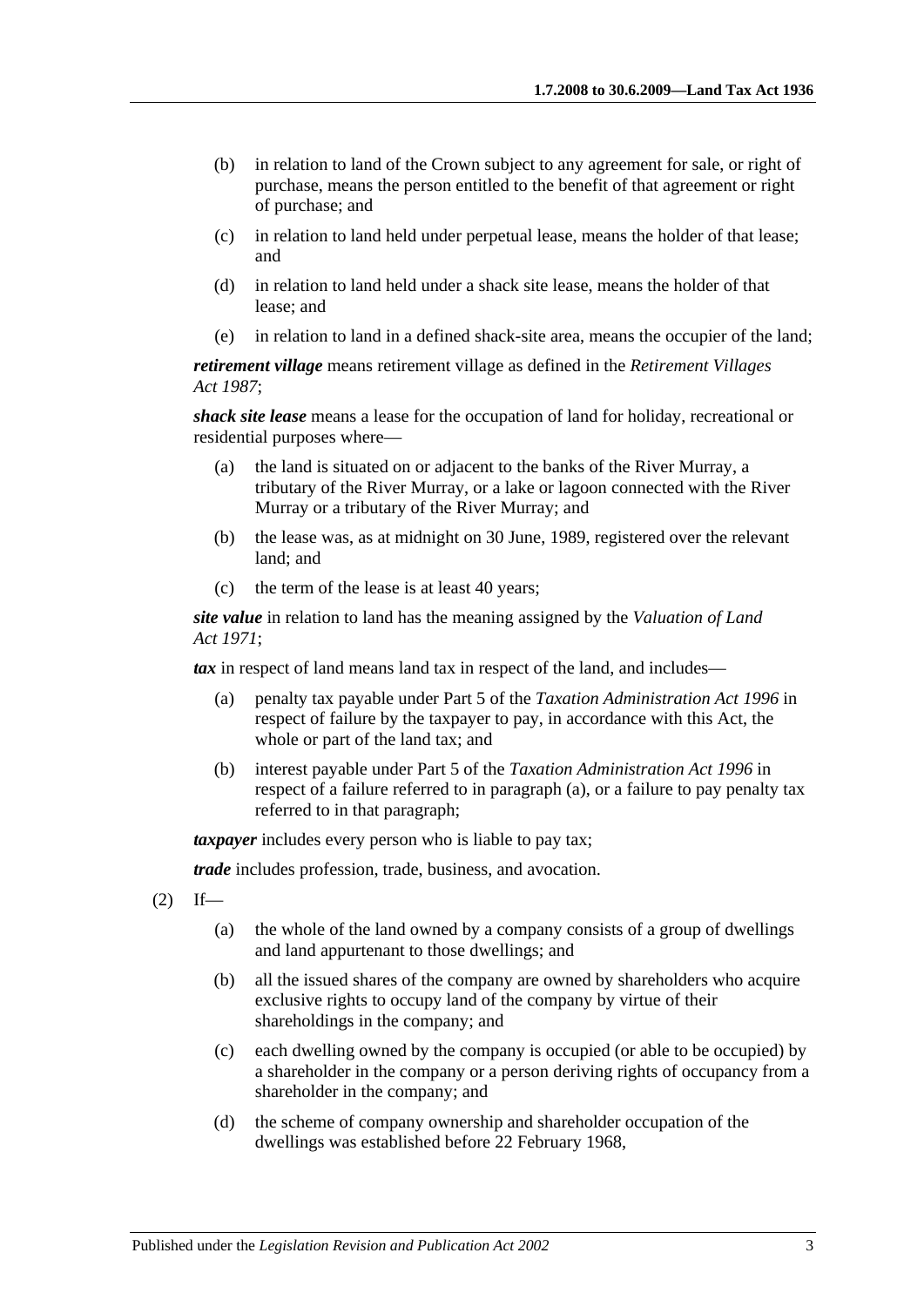then each dwelling will be taken to be a separate parcel of land and, despite the definition of *owner* in [subsection](#page-1-1) (1), the shareholder who is entitled to occupy the dwelling (and not the company) will be taken to be the legal owner of the land on which the dwelling is situated.

 $(3)$  If—

- (a) land is held under a tenancy in common; and
- (b) the land is divided into separate portions and the owner of each undivided share in the land is entitled under a lease registered over the title to the land to occupy a particular portion of the land,

then the land will not be treated as a single parcel of land in multiple ownership but rather each owner of an undivided share in the land will be regarded as the owner of the portion of the land that the owner is entitled to occupy under the lease.

**Note—**

1 See [section](#page-13-2) 8(2).

#### <span id="page-3-0"></span>**3—Taxation Administration Act**

This Act should be read together with the *[Taxation Administration Act](http://www.legislation.sa.gov.au/index.aspx?action=legref&type=act&legtitle=Taxation%20Administration%20Act%201996) 1996* which makes provision for the administration and enforcement of this Act and other taxation laws.

#### <span id="page-3-1"></span>**4—Imposition of land tax**

- <span id="page-3-2"></span>(1) Taxes are imposed on all land in the State, with the following exceptions:
	- (a) land of the Crown that is not subject to—
		- (i) a perpetual lease; or
		- (ii) an agreement for sale or right of purchase;
	- (b) park land, public roads, public cemeteries, and other public reserves;
	- (c) land used solely for religious purposes, or used solely for the purposes of a hospital subsidised by the Government of the State, or used by any library or other institution administered by the Libraries Board of South Australia;
	- (d) land that is—
		- (i) owned by an association whose objects are or include the supplying to necessitous or helpless persons of living accommodation, food, clothing, medical treatment, nursing, pre-maternity or maternity care, or other help, either without cost to such persons or in return for payments or services the amount or value of which is in the Commissioner's opinion substantially less than the value of the accommodation, food, clothing, treatment, nursing, care or help supplied; and
		- (ii) solely or mainly used for all or any such purposes;
	- (e) land that is—
		- (i) owned by an association which receives an annual grant or subsidy from money voted by Parliament; and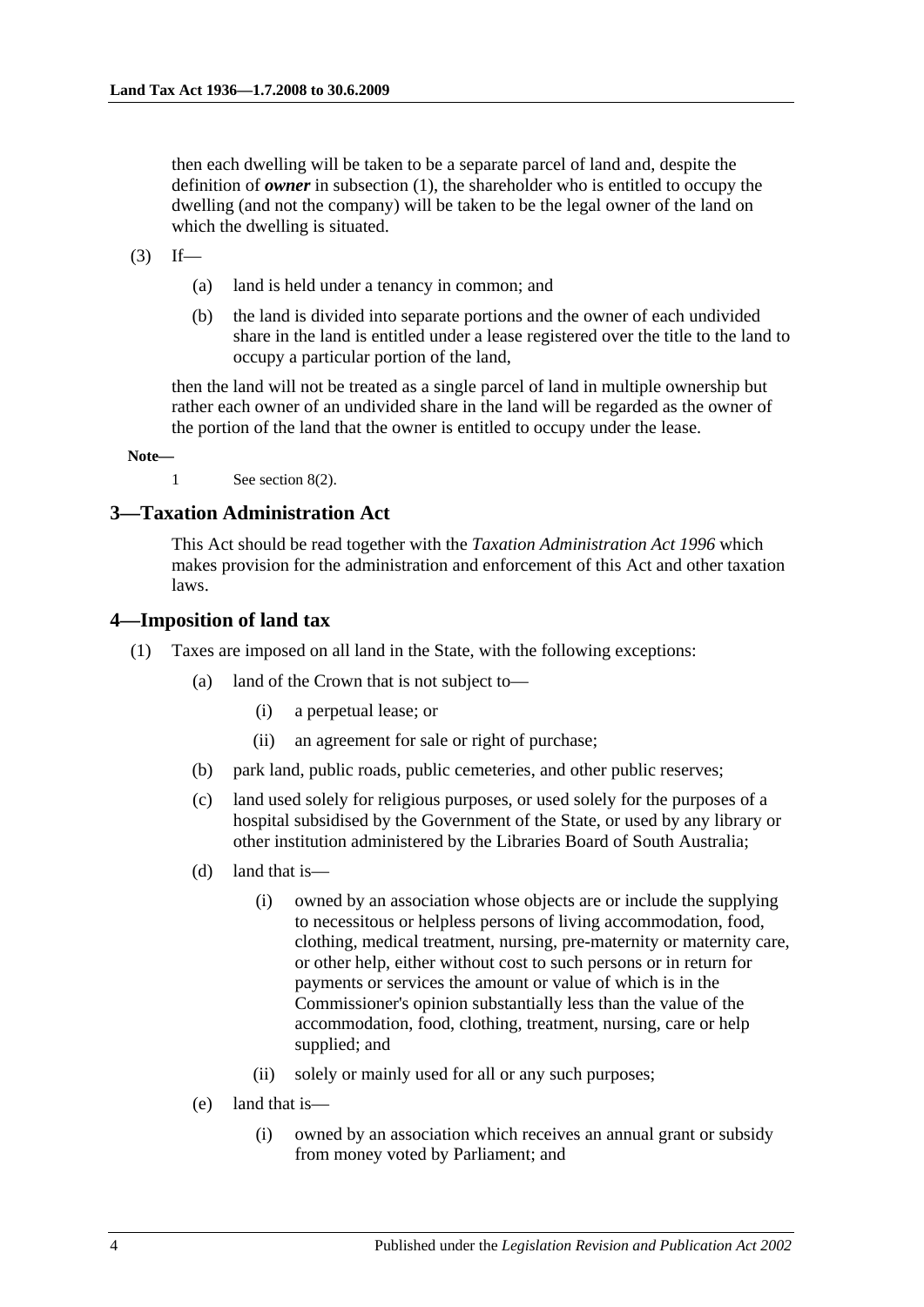- (ii) in the Commissioner's opinion, solely or mainly used for the purposes for which the grant or subsidy is made;
- (f) land that is let to or occupied by an association of the kind mentioned in [paragraph](#page-3-2) (d) or (e), and that is used solely or mainly for purposes mentioned in those paragraphs, and for which the association pays either no rent or other sum or a rent or other sum that in the Commissioner's opinion is a nominal one;
- (g) land that—
	- (i) is owned by an association whose object is, or whose objects include, the conservation of native fauna and flora; and
	- (ii) is in the opinion of the Commissioner used, without profit to the association or any other person, solely or mainly as a reserve for the purpose of conserving native fauna or flora;
- (h) land that is owned or occupied without payment by any person or association carrying on an educational institution otherwise than for pecuniary profit, and that is occupied and used solely or mainly for the purposes of such an institution (but this exemption does not extend to land or buildings held as an investment and not being the site or grounds of the institution);
- (i) land that is owned by—
	- (i) a municipal or district council; or
	- (ii) a controlling authority established under Part 19 of the *[Local](http://www.legislation.sa.gov.au/index.aspx?action=legref&type=act&legtitle=Local%20Government%20Act%201934)  [Government Act](http://www.legislation.sa.gov.au/index.aspx?action=legref&type=act&legtitle=Local%20Government%20Act%201934) 1934*; or
	- (iii) the Renmark Irrigation Trust;
- (j) land that is owned by an association that is established for a charitable, educational, benevolent, religious or philanthropic purpose (whether or not the purpose is charitable within the meaning of any rule of law) and is declared by the Commissioner to be exempt from land tax on the ground—
	- (i) that the land is or is intended to be used wholly or mainly for that purpose; or
	- (ii) that the whole of the net income (if any) from the land is or will be used in furtherance of that purpose;
- (k) land that is owned by—
	- (i) an association that holds the land wholly or mainly for the purpose of playing cricket, football, tennis, golf or bowling or other athletic sports or exercises; or
	- (ii) an association that holds the land wholly or mainly for the purpose of horse racing, trotting, dog racing, motor racing or other similar contests; or
	- (iii) an association of former members of the armed forces or of dependants of former members of the armed forces that holds the land for the social or recreational purposes of its members; or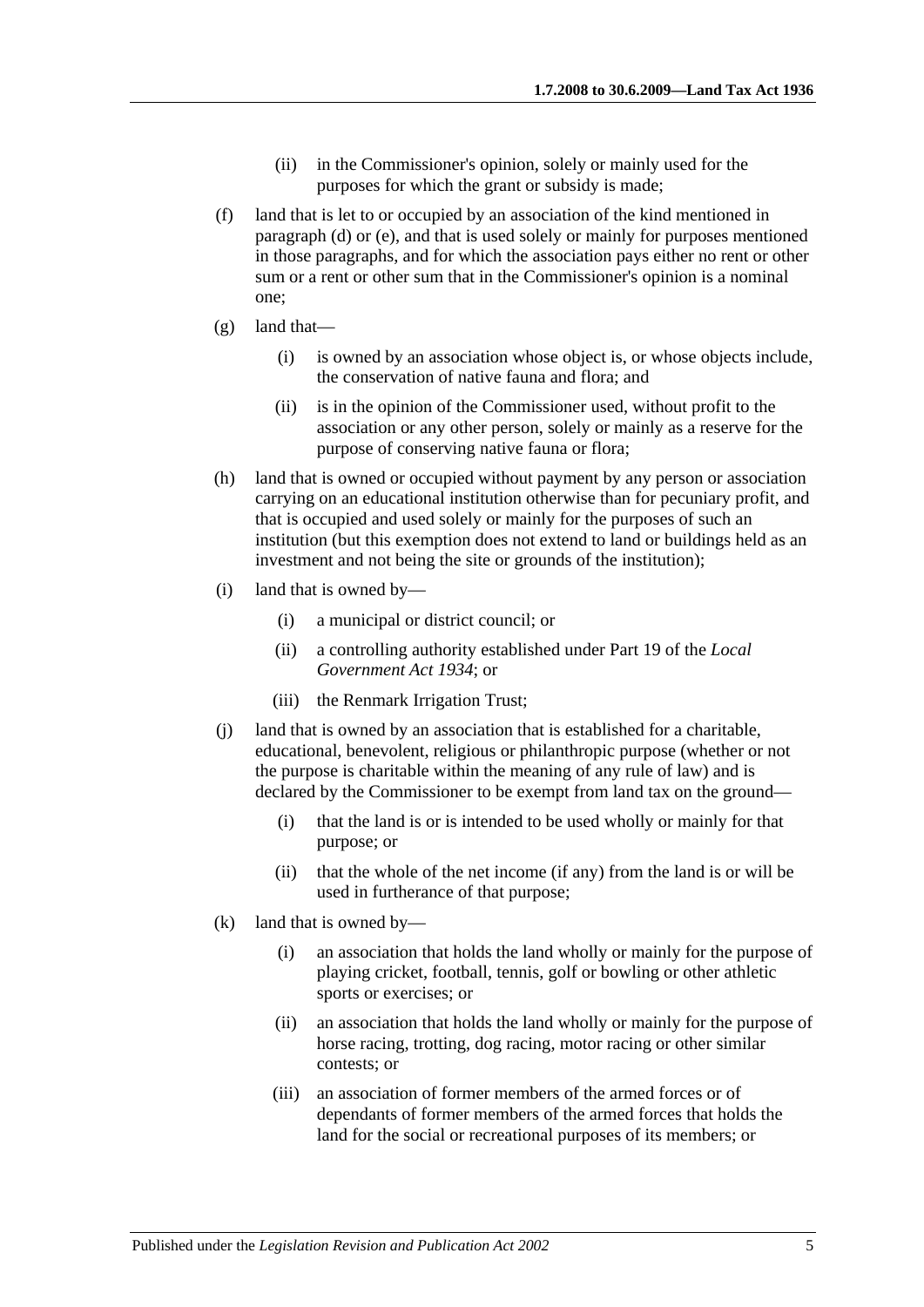- (iv) an association of employers or employees, registered under a law of the Commonwealth or of the State relating to industrial conciliation and arbitration that occupies the land for the purposes of the association; or
- (v) an association that holds the land wholly or mainly for the recreation of the local community; or
- (vi) an association that holds the land for the purpose of agricultural shows, and exhibitions of a similar nature; or
- (vii) an association that holds the land for the purpose of preserving buildings or objects of historical value on the land; or
- (viii) a prescribed association or an association of a prescribed kind,

and is declared by the Commissioner to be exempt from land tax on the ground that the whole of the net income (if any) from the land is used in furtherance of the objects of the association and not for securing a pecuniary profit for the association or any of its members;

- (l) land used for primary production other than such land that is situated within a defined rural area;
- (m) land that is owned by a prescribed body and used for the benefit of the Aboriginal people;
- (n) land that is wholly exempt from land tax under section 5.
- (2) The taxes are imposed and payable in respect of every financial year and liability to the taxes arises at the commencement of every financial year.
- (3) The taxes so imposed for a particular financial year will, subject to this Act, be calculated as at midnight on 30 June immediately preceding that financial year on the basis of circumstances then existing.
- (4) Land of the Crown, subject to any agreement for sale or right of purchase, is liable to taxation, whether that agreement or right is absolute or conditional, and whether it is capable of completion or exercise immediately or at any future time.
- (5) Nothing in this Act interferes with any exemption, by special legislation, of land from taxation.

#### <span id="page-5-0"></span>**5—Exemption or partial exemption of certain land from land tax**

- (1) Land is wholly exempt from land tax under this section if—
	- (a) proper grounds for the exemption exist; and
	- (b) such an exemption has been granted, and remains in force, under this section.
- (2) Land is partially exempt from land tax under this section if—
	- (a) proper grounds for the partial exemption exist; and
	- (b) a partial exemption has been granted, and remains in force, under this section.
- <span id="page-5-1"></span>(3) An owner of land may apply, in a form approved by the Commissioner, for an exemption or partial exemption from land tax.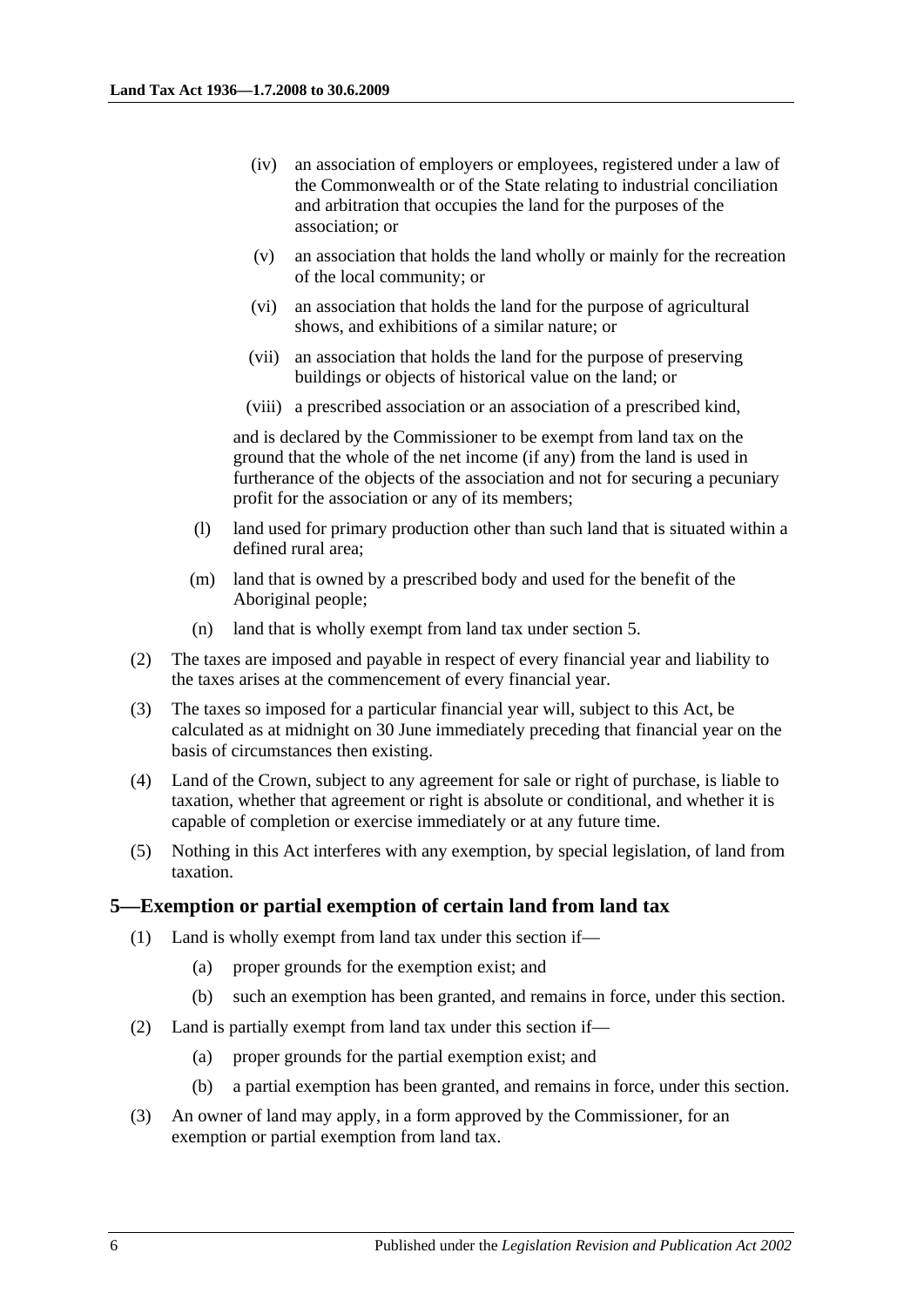- (4) A person must not make any false or misleading statement or representation in an application made, or purporting to be made, under [subsection](#page-5-1) (3). Maximum penalty: \$10 000.
- (5) The Commissioner may, if satisfied that proper grounds exist for doing so, wholly or partially exempt land from land tax (whether or not an application for exemption has been made).
- <span id="page-6-0"></span>(6) The Commissioner must, on exempting land wholly or partially from land tax under this section, give notice to an owner of the land—
	- (a) stating the day (which may be antecedent or subsequent to the date on which the exemption is granted) as from which the exemption is to be effective; and
	- (b) stating the extent of the exemption; and
	- (c) setting out the grounds on which the exemption is granted.
- (7) If the factual basis of an exemption as stated in a notice under [subsection](#page-6-0) (6) is wrong or inaccurate, the owner to whom the notice is given must, within 21 days after receipt of the notice, notify the Commissioner of the error or inaccuracy.

Maximum penalty: \$5 000.

Expiation fee: \$315.

- <span id="page-6-1"></span> $(8)$  If—
	- (a) land is exempted wholly or partially from land tax under this section; and
	- (b) circumstances change so that—
		- (i) proper grounds for an exemption cease to exist; or
		- (ii) proper grounds for an exemption continue to exist but a lesser exemption than the one actually given,

the owner must forthwith inform the Commissioner in writing of that fact and, whether or not the Commissioner is so informed, the land will cease to be exempt from land tax, or the extent of the exemption will be reduced (as the case requires).

(9) An owner of land who fails to comply with an obligation under [subsection](#page-6-1) (8) is guilty of an offence.

Maximum penalty: \$5 000.

Expiation fee: \$315.

- <span id="page-6-2"></span>(10) Proper grounds for exempting land from land tax under this section exist as follows:
	- (a) land may be wholly exempted from land tax if—
		- (i) the land is owned by a natural person and constitutes his or her principal place of residence (whether or not he or she is the sole owner of the land); and
		- (ii) the buildings on the land have a predominantly residential character; and
		- (iii) no part of the land is used for a business or commercial purpose (other than the business of primary production) or the part of the land so used is less than 25% of the total floor area of all buildings on the land;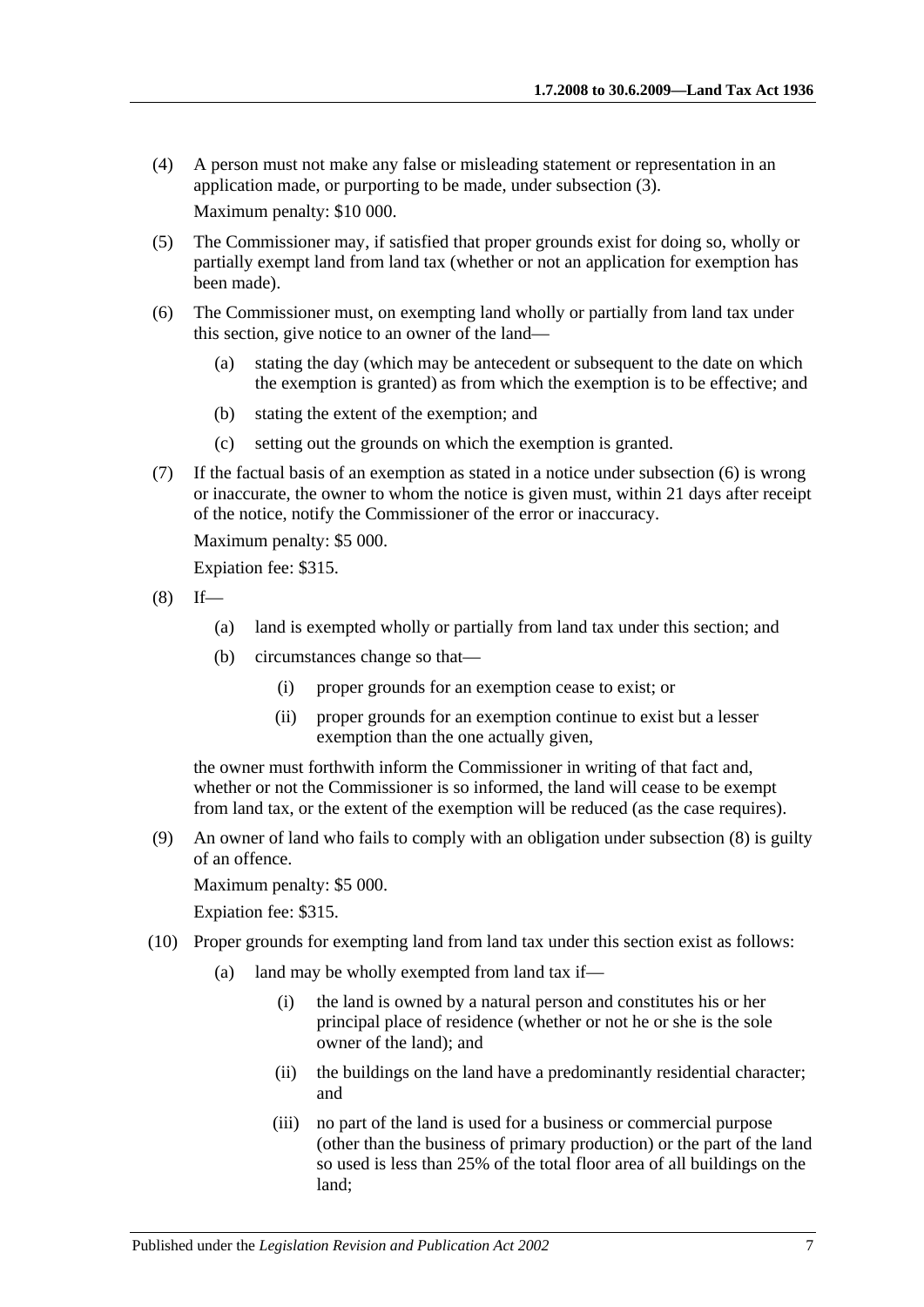- <span id="page-7-0"></span>(b) land may be partially exempted from land tax by reducing its taxable value in accordance with the scale prescribed in [subsection](#page-9-0) (12) if—
	- (i) the land is owned by a natural person and constitutes his or her principal place of residence (whether or not he or she is the sole owner of the land); and
	- (ii) the buildings on the land have a predominantly residential character; and
	- (iii) a part of the land of 25% or more but not more than 75% of the total floor area of all buildings on the land is used for a business or commercial purpose;
- (c) land may be wholly exempted from land tax if the land is a supported residential facility within the meaning of the *[Supported Residential Facilities](http://www.legislation.sa.gov.au/index.aspx?action=legref&type=act&legtitle=Supported%20Residential%20Facilities%20Act%201992)  Act [1992](http://www.legislation.sa.gov.au/index.aspx?action=legref&type=act&legtitle=Supported%20Residential%20Facilities%20Act%201992)* and is licensed as such under that Act;
- (d) land may be wholly exempted from land tax if the land constitutes a caravan park;
- (e) land within a retirement village may be exempted from land tax if—
	- (i) the land constitutes a residential unit—
		- (A) occupied, under a residence contract, by a natural person as his or her principal place of residence; or
		- (B) available for occupation, under a residence contract, by a natural person as his or her principal place of residence and likely to be so occupied at some time during the ensuing 12 months; or
	- (ii) the land is appurtenant to such a residential unit; or
	- (iii) the land is a facility provided under the retirement village scheme for the exclusive use of residents (and their guests);
- (f) land within a retired persons' relocatable home park may be exempted from land tax if—
	- (i) the land constitutes the site for a relocatable home and—
		- (A) there is a relocatable home on the site owned by a natural person and occupied by the natural person as his or her principal place of residence; or
		- (B) it is likely that within the ensuing 12 months there will be a relocatable home on the site owned by a natural person and occupied by the natural person as his or her principal place of residence; or
	- (ii) the land is appurtenant to such a site; or
	- (iii) the land is a facility provided by the owner of the land for the exclusive use of residents (and their guests);
- (g) land used for primary production that is situated within a defined rural area may be wholly exempted from land tax if—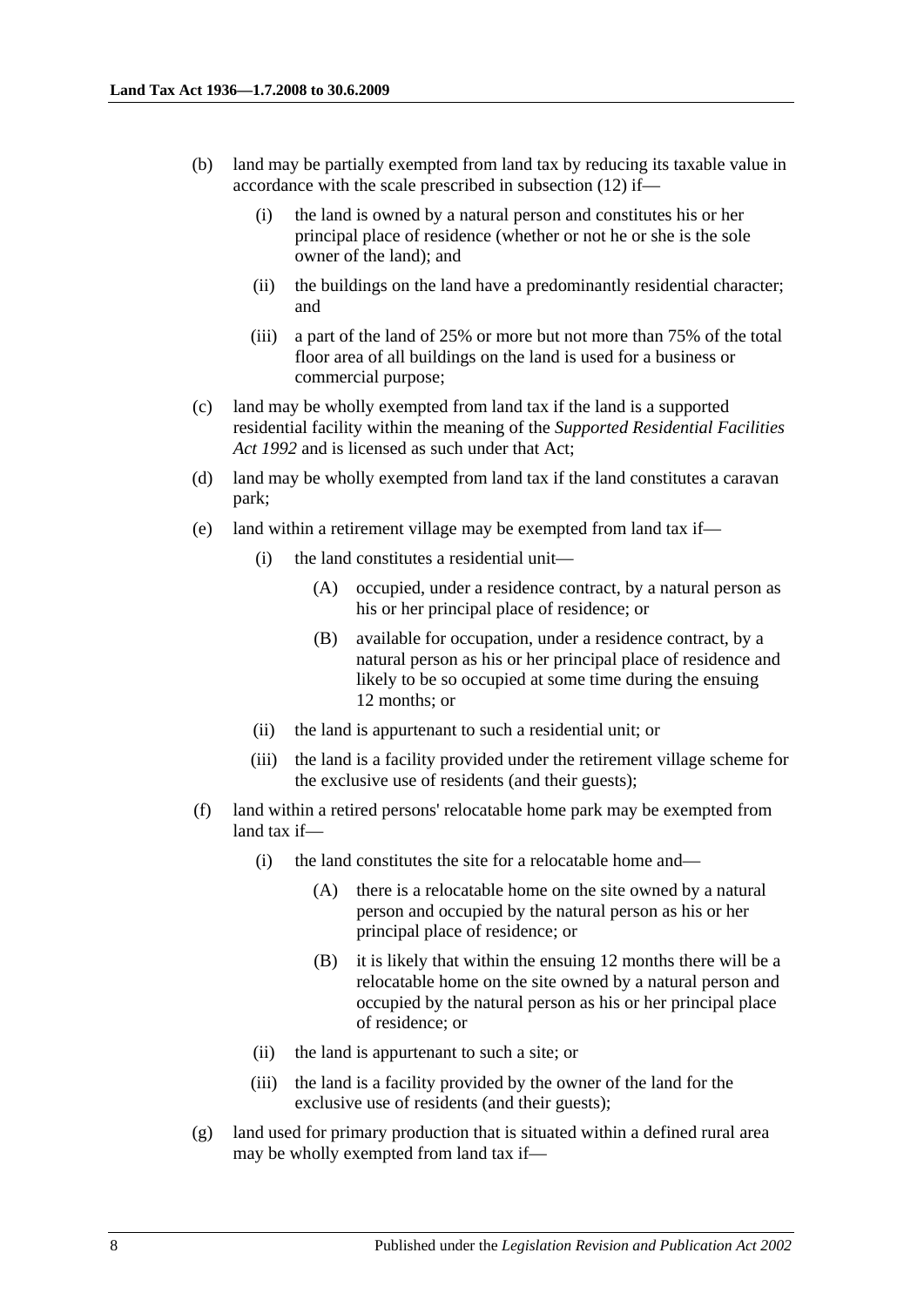- (i) the sole owner is a natural person who is engaged on a substantially full-time basis (either on his or her own behalf or as an employee) in a relevant business; or
- (ii) the land is owned jointly or in common by 2 or more natural persons at least 1 of whom is engaged on a substantially full-time basis (either on his or her own behalf or as an employee) in a relevant business and any other owner who is not so engaged is a relative of an owner so engaged; or
- (iii) the land is owned solely, jointly or in common by a retired person and the following conditions are satisfied:
	- (A) the retired person was, prior to his or her retirement, engaged on a substantially full-time basis (either on his or her own behalf or as an employee) in a relevant business; and
	- (B) the co-owner or co-owners of the land (if any) are relatives of the retired person; and
	- (C) a close relative of the retired person is currently engaged on a substantially full-time basis (either on his or her own behalf or as an employee) in a relevant business; or
- (iv) the land is owned solely or by tenancy in common by the executor of the will, or the administrator of the estate, of a deceased person and the following conditions are satisfied:
	- (A) the deceased person was, prior to his or her death, engaged on a substantially full-time basis (either on his or her own behalf or as an employee) in a relevant business; and
	- (B) the co-owner or co-owners of the land (if any) are relatives of the deceased person; and
	- (C) a close relative of the deceased person is currently engaged on a substantially full-time basis (either on his or her own behalf or as an employee) in a relevant business; or
- (v) the land is owned by a company, or by 2 or more companies, or by a company or companies and 1 or more natural persons, and the main business of each owner is a relevant business; or
- (vi) the land is owned by a company and 1 of the following conditions is satisfied:
	- (A) a natural person owns a majority of the issued shares of the company and is engaged on a substantially full-time basis (either on his or her own behalf or as an employee) in a relevant business;
	- (B) 2 or more natural persons own in aggregate a majority of the issued shares of the company and each of them is engaged on a substantially full-time basis (either on his or her own behalf or as an employee) in a relevant business;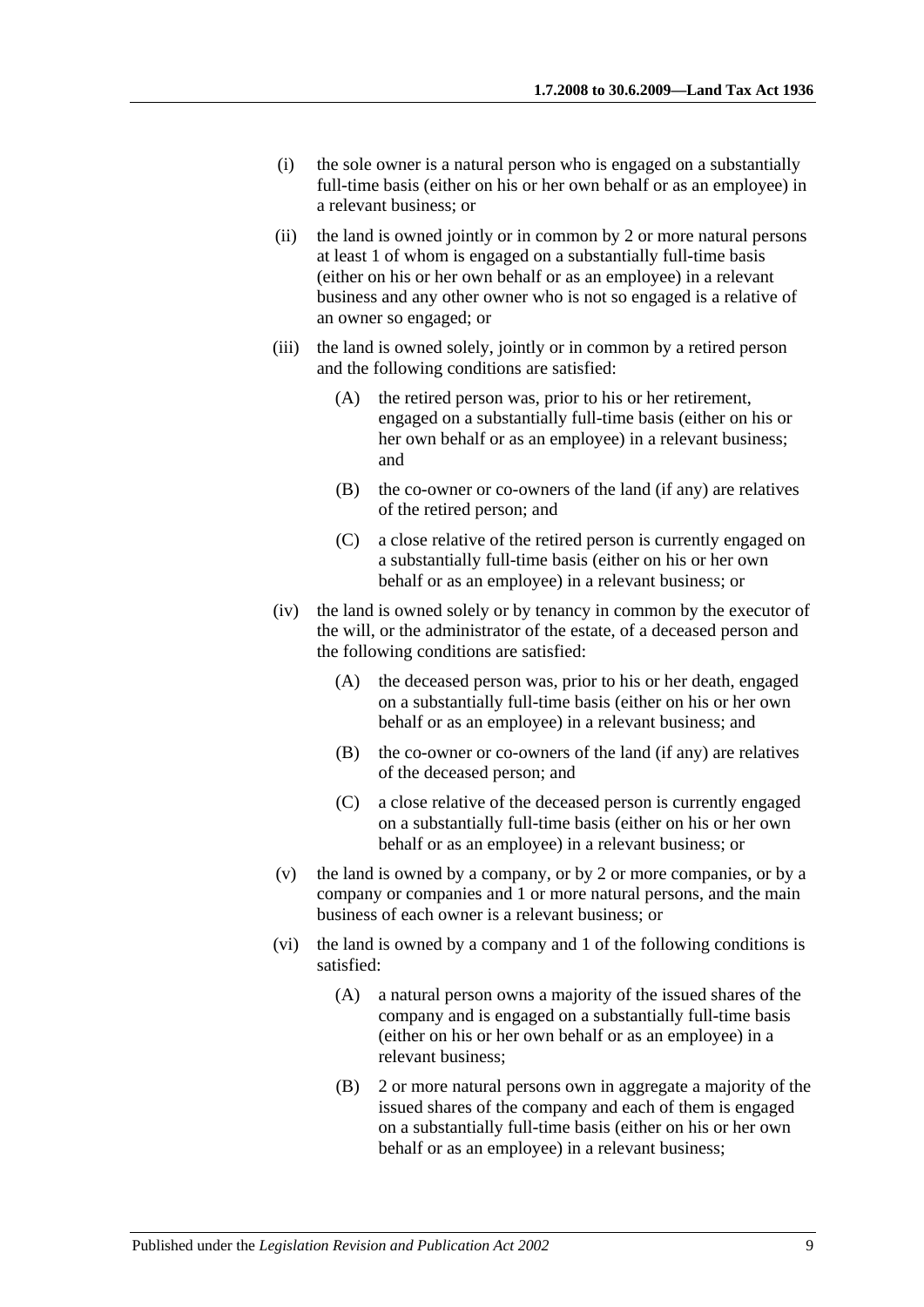- (C) 2 or more natural persons who are relatives own in aggregate a majority of the issued shares of the company and at least 1 of them is engaged on a substantially full-time basis (either on his or her own behalf or as an employee) in a relevant business.
- (11) The regulations may, however, prescribe additional criteria that must be satisfied if land is to be eligible to be exempted wholly or partially from land tax under [subsection](#page-6-2)  $(10)$ .
- <span id="page-9-0"></span>(12) The scale for partial exemption from land tax under [subsection](#page-7-0) (10)(b) is as follows:

| Area used for business or commercial purpose expressed as a<br>percentage of the total floor area of all buildings on the land | Percentage reduction in<br>taxable value of land |
|--------------------------------------------------------------------------------------------------------------------------------|--------------------------------------------------|
| More than 75%                                                                                                                  | Nil                                              |
| 75%                                                                                                                            | 25%                                              |
| 70\% or more but less than 75\%                                                                                                | 30%                                              |
| 65% or more but less than 70%                                                                                                  | 35%                                              |
| 60% or more but less than 65%                                                                                                  | 40%                                              |
| 55% or more but less than 60%                                                                                                  | 45%                                              |
| 50% or more but less than 55%                                                                                                  | 50%                                              |
| 45% or more but less than 50%                                                                                                  | 55%                                              |
| 40% or more but less than 45%                                                                                                  | 60%                                              |
| 35% or more but less than 40%                                                                                                  | 65%                                              |
| 30% or more but less than 35%                                                                                                  | 70%                                              |
| 25% or more but less than 30%                                                                                                  | 75%                                              |
| (less than $25\%$ )                                                                                                            | $(100\%)$                                        |

(13) In this section—

*close personal relationship* means the relationship between 2 adult persons (whether or not related by family and irrespective of their gender) who live together as a couple on a genuine domestic basis, but does not include—

- (a) the relationship between a legally married couple; or
- (b) a relationship where 1 of the persons provides the other with domestic support or personal care (or both) for fee or reward, or on behalf of some other person or an organisation of whatever kind;

**Note—**

Two persons may live together as a couple on a genuine domestic basis whether or not a sexual relationship exists, or has ever existed, between them.

*close relative*—a person is a close relative of another if—

- (a) they are spouses or domestic partners; or
- (b) one is a parent or child of the other; or
- (c) one is a brother or sister of the other;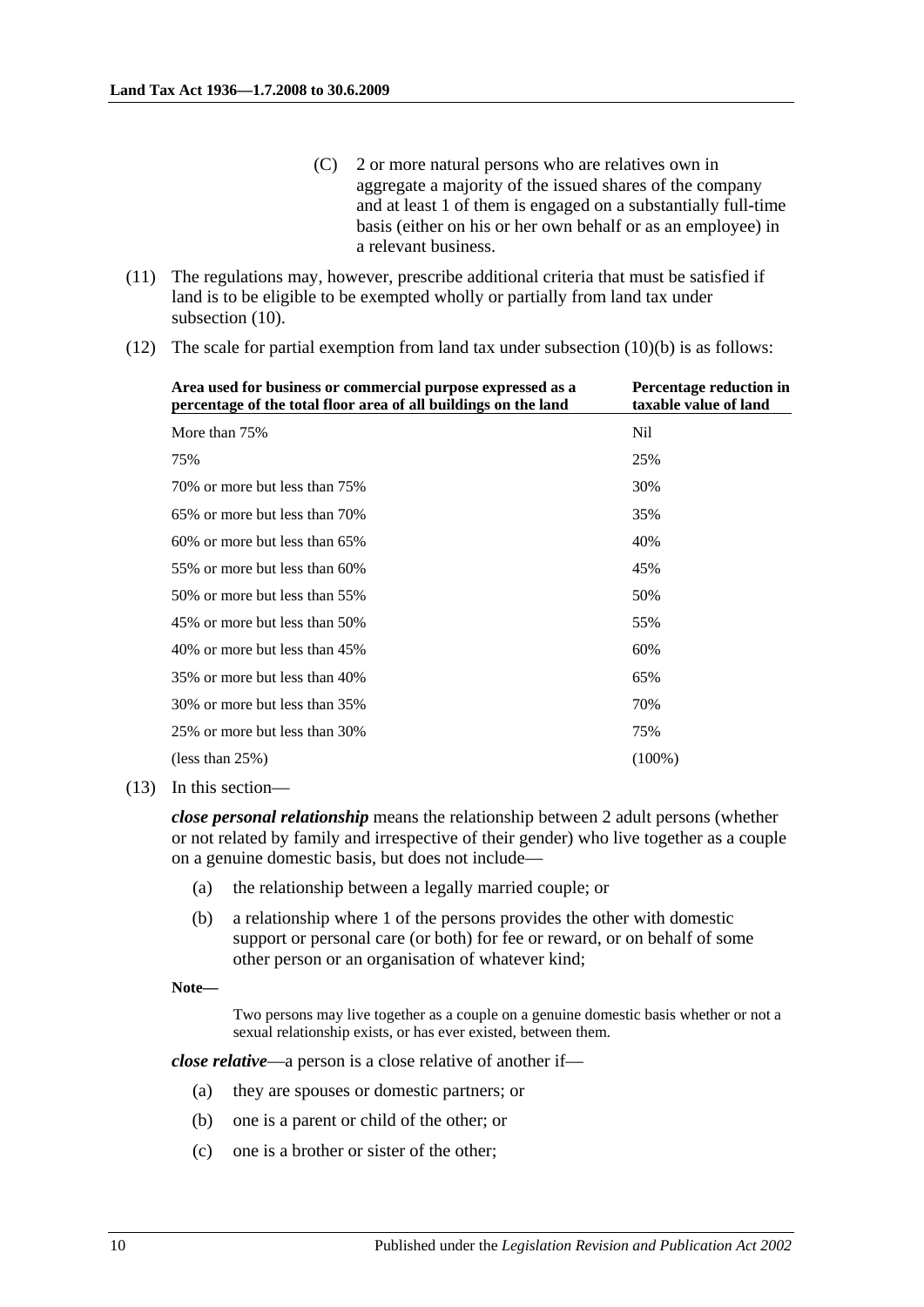*domestic partner*—a person is the domestic partner of a person if he or she lives with the person in a close personal relationship;

*relative*—a person is a relative of another if—

- (a) they are spouses or domestic partners; or
- (b) one is an ascendant or descendant of the other, or of the other's spouse or domestic partner; or
- (c) one is a brother or sister of the other or a brother or sister of the other's spouse or domestic partner; or
- (d) one is an ascendant or descendant of a brother or sister of the other or of the other's spouse or domestic partner;

*relevant business*—a business is a relevant business in relation to land used for primary production that is situated within a defined rural area if—

- (a) the business is a business of primary production of the type for which the land is used or a business of processing or marketing primary produce; and
- (b) the land or produce of the land is used to a significant extent for the purposes of that business;

*relocatable home* means a residence that is capable of being moved (in 1 or more sections) from site to site but does not include a caravan, motor home or other moveable structure that can be registered under the *[Motor Vehicles Act](http://www.legislation.sa.gov.au/index.aspx?action=legref&type=act&legtitle=Motor%20Vehicles%20Act%201959) 1959*;

*retired persons' relocatable home park* means land comprising home sites—

- (a) that are used (or to be used) for the purpose of establishing 2 or more relocatable homes; and
- (b) over which rights of occupation for that purpose are granted, by lease or licence, predominantly to persons who are over the age of 55 years and have retired from full-time employment;

*spouse*—a person is the spouse of another if they are legally married.

#### <span id="page-10-1"></span><span id="page-10-0"></span>**5A—Waiver or refund of land tax for residential land in certain cases**

- (1) The Commissioner may, on application under this section, grant—
	- (a) a waiver or refund of land tax paid or payable by the applicant on land for a particular financial year; or
	- (b) a refund of an amount paid by the applicant as a purchaser of land to the vendor of the land as an adjustment of land tax paid or payable on the land for the financial year in which settlement takes place (an *amount representing land tax*),

if the following criteria are satisfied:

- (c) the land became the applicant's principal place of residence during the course of the financial year; and
- (d) proper grounds for exempting the land from land tax under section 5 came into existence when the land became the applicant's principal place of residence; and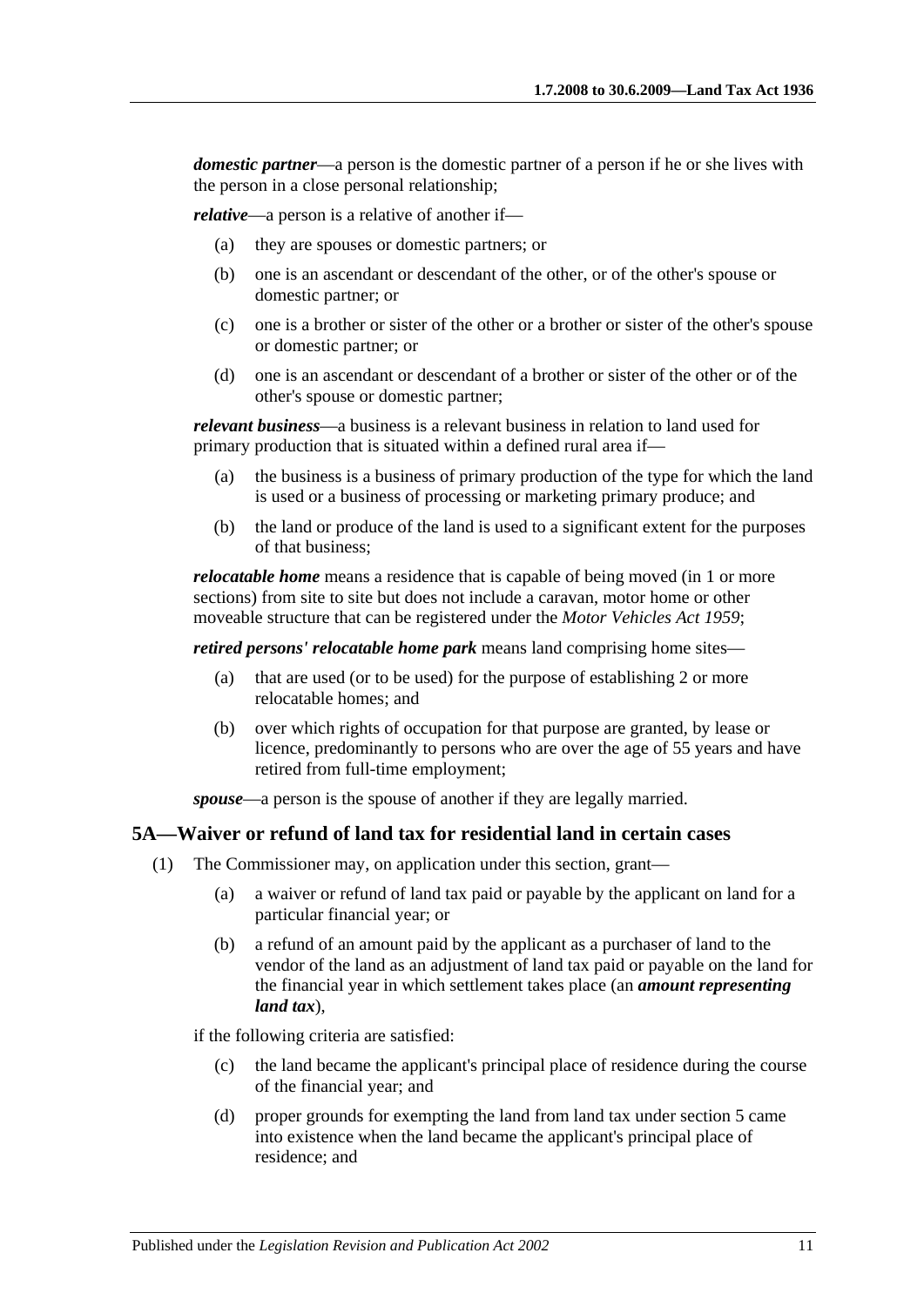- (e) the applicant must have divested himself or herself, before the end of the financial year, of any other land in respect of which the applicant has had the benefit of a relevant concession for the financial year; and
- (f) unless the Commissioner allows otherwise in a particular case, no rent or other consideration has been paid or is payable for occupation, during the financial year, of the land or any other land in respect of which the applicant has had the benefit of a relevant concession for the financial year, while the applicant owned both the land and other such land; and
- (g) the criteria for the time being determined by regulation.
- (2) For the purposes of [subsection](#page-10-1) (1), an applicant has had the benefit of a relevant concession in respect of land for a financial year if the applicant has, for the financial year—
	- (a) had the benefit of an exemption from land tax under section 5 in respect of the land as the applicant's principal place of residence; or
	- (b) had the benefit of a waiver or refund of land tax, or an amount representing land tax, under this section in respect of the land.
- (3) The amount of the waiver or refund is to be determined as follows:
	- (a) in the case of a waiver or refund of land tax—the amount of the waiver or refund is the amount by which the assessment of the taxpayer would have been reduced if the land had been exempt from land tax under section 5;
	- (b) in the case of a refund of an amount representing land tax paid by a purchaser of the land, the amount of the refund is—
		- (i) the actual amount paid to the vendor by the purchaser as an adjustment of land tax; or
		- (ii) a proportion of the land tax that would be payable on the land for the financial year concerned if the taxpayer owned only that land, being the proportion that the number of days from the date of settlement to the end of that financial year bears to 365,

whichever is the lesser.

- (4) An application for a waiver or refund of land tax or an amount representing land tax under this section—
	- (a) will be taken to be an application for a refund of land tax for the purposes of the *[Taxation Administration Act](http://www.legislation.sa.gov.au/index.aspx?action=legref&type=act&legtitle=Taxation%20Administration%20Act%201996) 1996*; and
	- (b) must be accompanied by evidence supporting the application as required by the Commissioner; and
	- (c) must be made on or before 30 September following the end of the financial year in respect of which the waiver or refund is sought.
- (5) A person must not make a false or misleading statement or representation in an application made, or purporting to be made, under this section. Maximum penalty: \$10 000.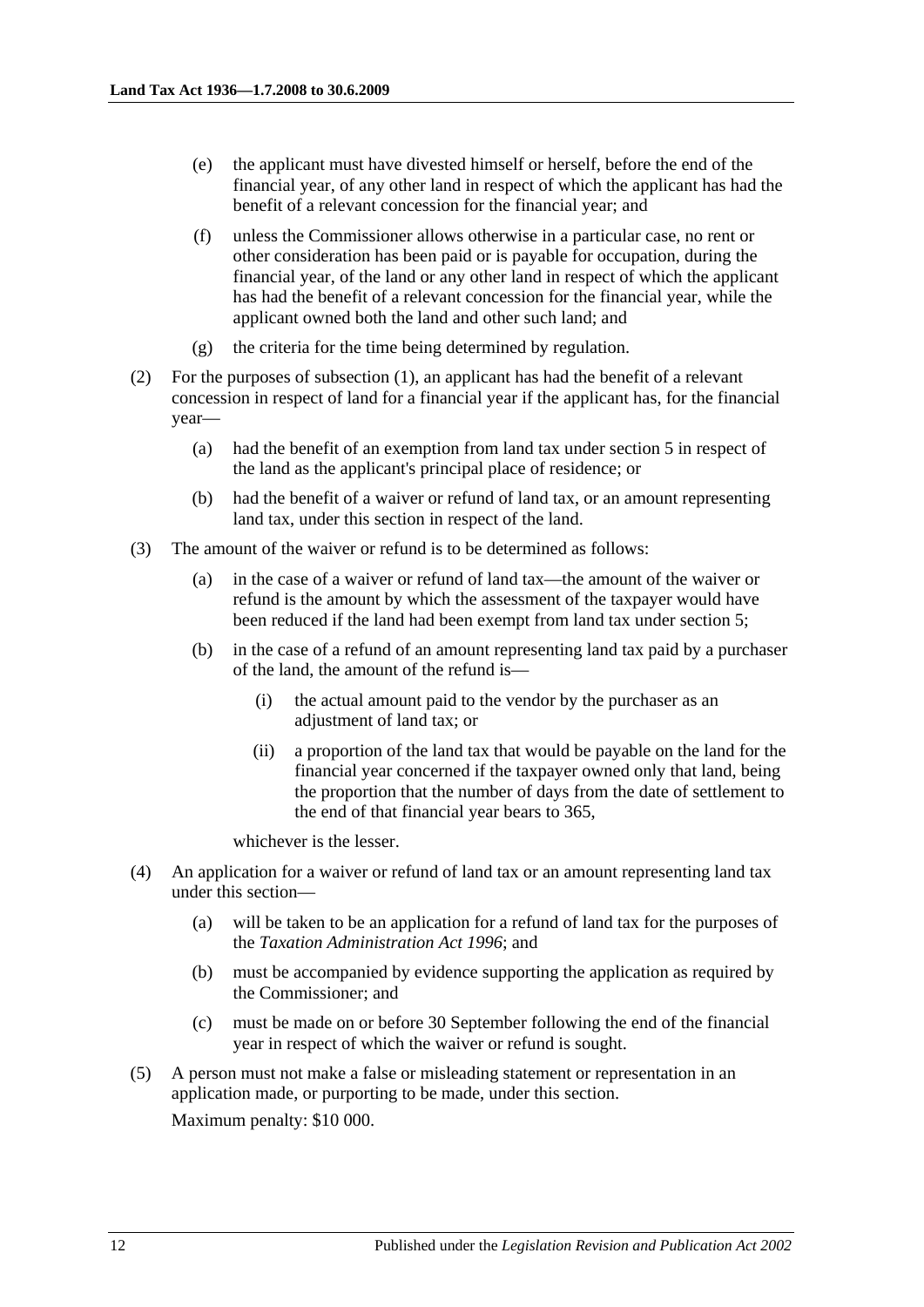- (6) If the Commissioner—
	- (a) has made a determination that land tax, or an amount representing land tax, in respect of land for a financial year be waived or refunded under this section; and
	- (b) subsequently determines that proper grounds for the determination did not exist,

the Commissioner may revoke the earlier determination and, in that event, the amount waived or refunded becomes payable as land tax in respect of the land for the financial year by the person who had the benefit of the waiver or refund.

(7) This section applies in relation to land tax for a financial year commencing on or after 1 July 2001.

#### <span id="page-12-0"></span>**6—Assessment of tax against land divided by a community or strata plan**

- (1) Where land is divided by a primary, secondary or tertiary plan of community division under the *[Community Titles Act](http://www.legislation.sa.gov.au/index.aspx?action=legref&type=act&legtitle=Community%20Titles%20Act%201996) 1996*—
	- (a) in the case of the division of land by a primary plan—land tax will be assessed against the primary lots that are not divided by a secondary plan and against a development lot or lots (if any);
	- (b) in the case of the division of land by a secondary plan—land tax will be assessed against the secondary lots that are not divided by a tertiary plan and against the development lot or lots (if any);
	- (c) in the case of the division of land by a tertiary plan—land tax will be assessed against the tertiary lots and a development lot or lots (if any).
- <span id="page-12-2"></span><span id="page-12-1"></span>(2) Where land is divided by a primary, secondary or tertiary plan of community division under the *[Community Titles Act](http://www.legislation.sa.gov.au/index.aspx?action=legref&type=act&legtitle=Community%20Titles%20Act%201996) 1996*—
	- (a) in the case of the division of land by a primary plan—where the use of the common property or part of it is, in the opinion of the Valuer-General reasonably incidental to the use of one or more of the primary lots, land tax will not be levied against the common property, or that part of it, but the interest in the common property, or that part of it, that attaches to each primary lot will be regarded for the purposes of valuation as part of the lot;
	- (b) in the case of the division of land by a secondary plan—where the use of the common property or part of it is, in the opinion of the Valuer-General reasonably incidental to the use of one or more of the secondary lots, land tax will not be levied against the common property, or that part of it, but the interest in the common property, or that part of it, (and in the common property of the primary scheme referred to in [paragraph](#page-12-1) (a) (if any)) that attaches to each secondary lot will be regarded for the purposes of valuation as part of the lot;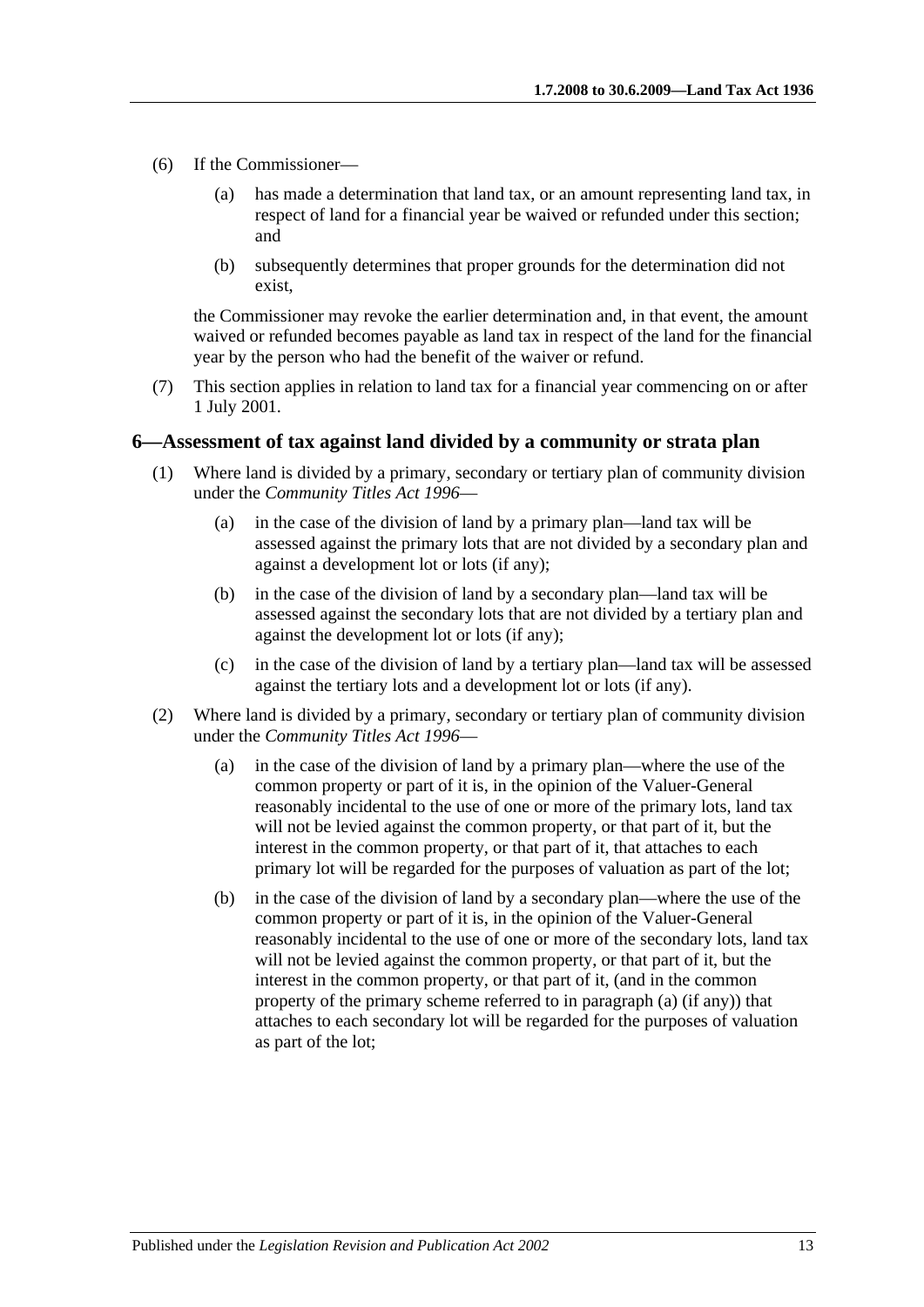- (c) in the case of the division of land by a tertiary plan—where the use of the common property or part of it is, in the opinion of the Valuer-General reasonably incidental to the use of one or more of the tertiary lots, land tax will not be levied against the common property, or that part of it, but the interest in the common property, or that part of it, (and in the common property of the primary and secondary schemes referred to in [paragraphs](#page-12-1) (a) and [\(b\)](#page-12-2) (if any)) that attaches to each tertiary lot will be regarded for the purposes of valuation as part of the lot.
- (3) Where land is divided by a primary, secondary or tertiary plan of community division under the *[Community Titles Act](http://www.legislation.sa.gov.au/index.aspx?action=legref&type=act&legtitle=Community%20Titles%20Act%201996) 1996* and the use of the common property or any part of it is not, in the opinion of the Valuer-General reasonably incidental to the use of any of the community lots, land tax will be levied against the common property or that part of it and the relevant community corporation is liable for the tax as though it were the owner of the common property.
- (4) Where land is divided by a strata plan under the *[Strata Titles Act](http://www.legislation.sa.gov.au/index.aspx?action=legref&type=act&legtitle=Strata%20Titles%20Act%201988) 1988*, land tax will be assessed against the strata units but not against the common property.

#### <span id="page-13-0"></span>**7—Taxable value of land**

- (1) Subject to this Act, the site value of land is its taxable value.
- <span id="page-13-3"></span>(2) Land tax in respect of a particular financial year is calculated on the basis of determinations of site value in force under the *[Valuation of Land Act](http://www.legislation.sa.gov.au/index.aspx?action=legref&type=act&legtitle=Valuation%20of%20Land%20Act%201971) 1971* as at midnight on 30 June immediately preceding the commencement of that financial year (whether the determination is actually made before, on or after that date).
- (3) Where a determination of site value as in force at the date referred to in [subsection](#page-13-3) (2) is corrected or amended under the *[Valuation of Land Act](http://www.legislation.sa.gov.au/index.aspx?action=legref&type=act&legtitle=Valuation%20of%20Land%20Act%201971) 1971* (whether in pursuance of an objection, review or appeal or otherwise), the determination of site value, as corrected or amended, must be used for the calculation of land tax.

#### <span id="page-13-1"></span>**8—Scale of land tax**

(1) Land tax is calculated on the basis of the taxable value of the land in accordance with the following table:

| <b>Taxable value of land</b>                                                                        | <b>Amount of tax</b>                                                                   |
|-----------------------------------------------------------------------------------------------------|----------------------------------------------------------------------------------------|
| Not exceeding \$110 000                                                                             | Nil                                                                                    |
| Exceeding \$110 000 but not exceeding \$350 000                                                     | \$0.30 for every \$100 or fractional part of \$100<br>over \$110 000                   |
| Exceeding \$350 000 but not exceeding \$550 000                                                     | \$720 plus \$0.70 for every \$100 or fractional part<br>of \$100 over \$350 000        |
| Exceeding \$550 000 but not exceeding \$750 000                                                     | \$2 120 plus \$1.65 for every \$100 or fractional<br>part of \$100 over \$550 000      |
| Exceeding \$750 000 but not exceeding \$1 million \$5 420 plus \$2.40 for every \$100 or fractional | part of $$100$ above $$750000$                                                         |
| Exceeding \$1 million                                                                               | \$11 420 plus \$3.70 for every \$100 or fractional<br>part of \$100 above \$1 million. |
|                                                                                                     |                                                                                        |

<span id="page-13-2"></span>(2) Except as otherwise provided by this Act, land tax is calculated on the basis of the aggregate taxable value of all land owned by the taxpayer.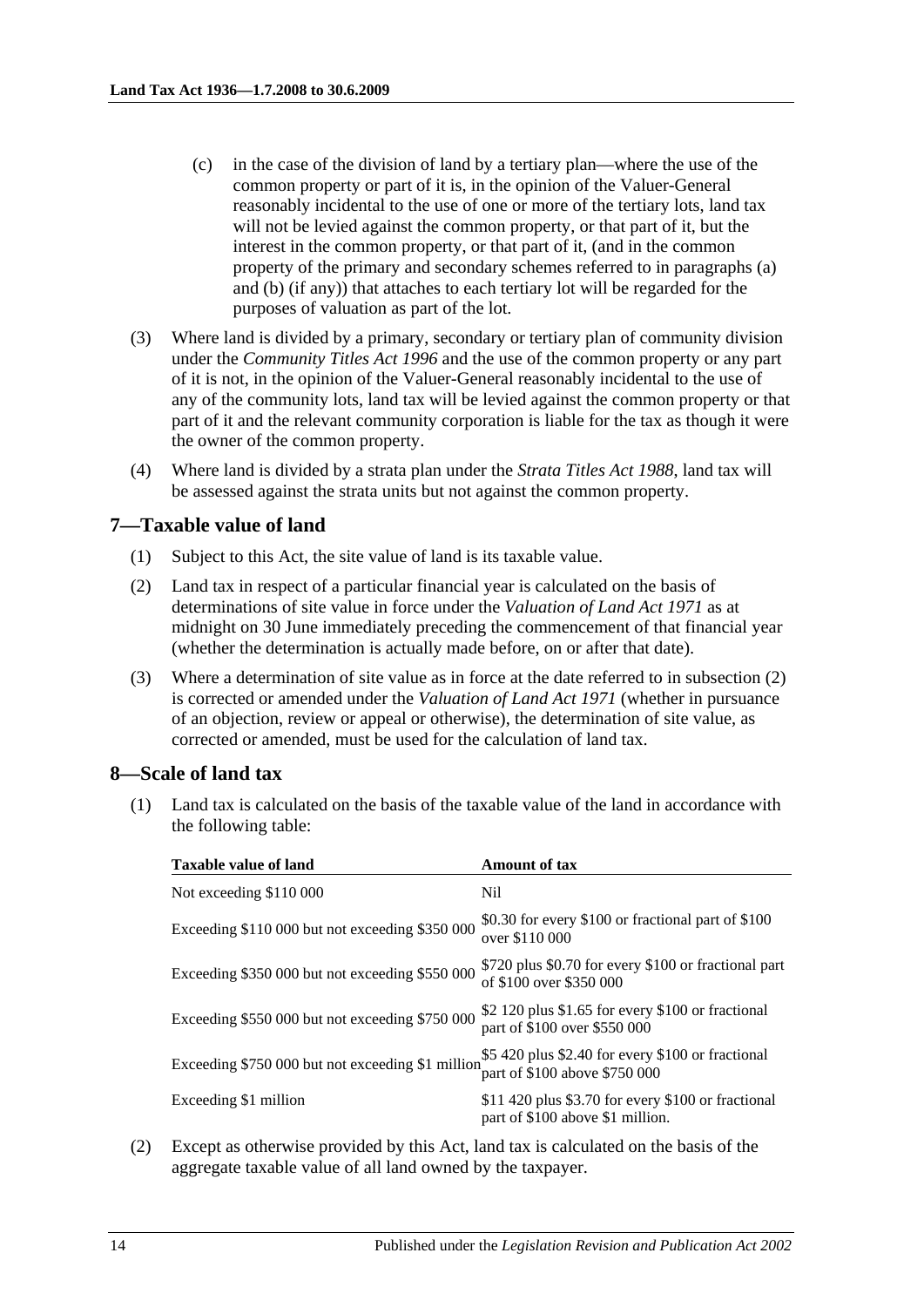(3) Where a taxpayer is liable to pay land tax in respect of land included in more than one land tax assessment, the land tax is (subject to any additional levy that affects portion only of that land) apportioned to and chargeable on the land included in the various assessments in the proportions that the taxable value of the land included in each separate assessment bears to the aggregate taxable value of all the land.

#### <span id="page-14-0"></span>**9—Defined rural areas**

The Governor may, by proclamation—

- (a) declare any part of the State to be a defined rural area for the purposes of this Act; or
- (b) vary or revoke any such declaration.

#### <span id="page-14-5"></span><span id="page-14-1"></span>**10—Defined shack-site areas**

- (1) The Governor may, by proclamation—
	- (a) declare any part of the State to be a defined shack-site area for the purposes of this Act; or
	- (b) vary or revoke any such declaration.
- (2) A proclamation under [subsection](#page-14-5) (1) is effective from a day (which may be antecedent or subsequent to the day on which it is made) determined by the Governor.

#### <span id="page-14-2"></span>**11—Minimum tax**

Where the total amount of land tax payable by any taxpayer in respect of any year would, apart from this section, be less than \$10, no land tax is payable.

#### <span id="page-14-7"></span><span id="page-14-3"></span>**12—Tax in cases where there are two or more owners**

- (1) Subject to [subsection](#page-14-6) (2), where two or more persons are the owners of land, the same amount of land tax is payable in respect of that land as if only one person were the owner.
- <span id="page-14-6"></span>(2) [Subsection](#page-14-7) (1) does not affect the operation of any provisions of this Act under which the value of land is aggregated, for the purpose of the assessment of tax, with the value of other land.

#### <span id="page-14-8"></span><span id="page-14-4"></span>**13—Cases of multiple ownership and aggregation of value**

- (1) If two or more persons are owners of the same land but not all in the same capacity<sup>1</sup>, the Commissioner may treat all who are owners of the land in one particular capacity (to be decided by the Commissioner) as—
	- (a) the sole owner or owners of the land; and
	- (b) the sole taxpayer or taxpayers for the land.
- (2) If the Commissioner treats a person or persons as the sole owner or owners of land under [subsection](#page-14-8) (1), the aggregation principle applies as if that person or those persons were the sole owner or owners of the land.
- (3) The aggregation principle is subject to the following qualifications:
	- (a) if two or more persons are the taxpayers for the same land, the taxable value of the land will not be aggregated with the taxable value of—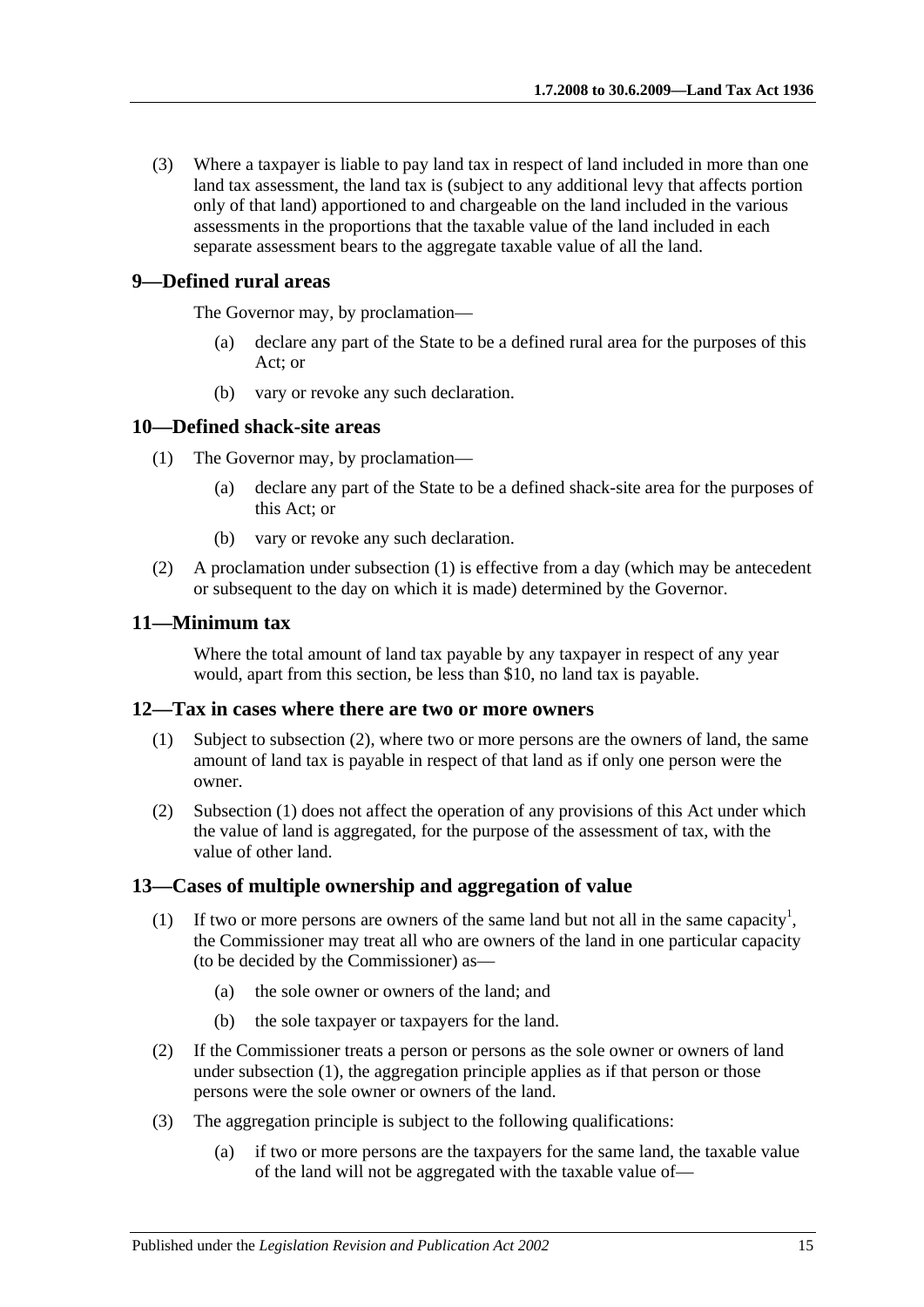- (i) other land for which one or more, but not all, of those persons is or are the taxpayer or taxpayers; or
- (ii) other land for which one or more of those persons and some other person are the taxpayers;
- <span id="page-15-2"></span>(b) subject to [subsection](#page-15-1) (3a), if land is held on trust (other than a trust arising because of a contract to purchase or acquire an estate or interest in the land), notice of the trust is given as required by regulation, and the trustee is the taxpayer for the land, the taxable value of the land will not be aggregated with the taxable value of other land owned by the same taxpayer unless the other land is held in trust for the same beneficiary.
- <span id="page-15-1"></span>(3a) If two or more portions of land comprising the whole or a part of a certificate of title are held on trust for two or more beneficiaries, the qualification to the aggregation principle under [subsection](#page-15-2) (3)(b) does not apply and the Commissioner may treat all the land comprising the certificate of title as the one piece of land.
- (4) If two or more trustees own land separately, but subject to the same trust, the Commissioner may treat any one of the trustees as the owner or owners of all the land subject to the trust.
- <span id="page-15-3"></span>(5) For the purposes of this section, the various capacities in which a person may be the owner of land are as follows:
	- (a) as legal owner;
	- (b) as equitable owner;
	- (c) as prospective owner (ie a person who has entered into a contract to purchase or acquire an estate or interest in the land);
	- (d) as lessee under a perpetual lease or a shack-site lease;
	- (e) if the land is in a defined shack-site area—as occupier.
- (6) This section applies subject to the operation of [section](#page-15-0) 13A.

#### **Note—**

1 See [subsection](#page-15-3) (5).

#### <span id="page-15-0"></span>**13A—Commissioner may determine that minor interest is to be disregarded**

(1) In this section—

*prescribed interest*—see [subsections](#page-15-4) (2) and [\(3\);](#page-16-0)

*prescribed land* means land where 2 or more persons are the owners of the land;

*transaction* includes any form of conveyance, transfer, contract, agreement or arrangement (whether or not in writing).

<span id="page-15-4"></span>(2) If a person's interest in prescribed land is 5% or less, [subsection](#page-16-1) (5) will apply in relation to the interest (a *prescribed interest*) unless the Commissioner, on the application of a person who, as an owner of the prescribed land, has an interest exceeding 5% in the land, is satisfied that there is no doubt that the interest was created solely for a purpose, or entirely for purposes, unrelated to reducing the amount of land tax payable in respect of the land, or any other piece of land.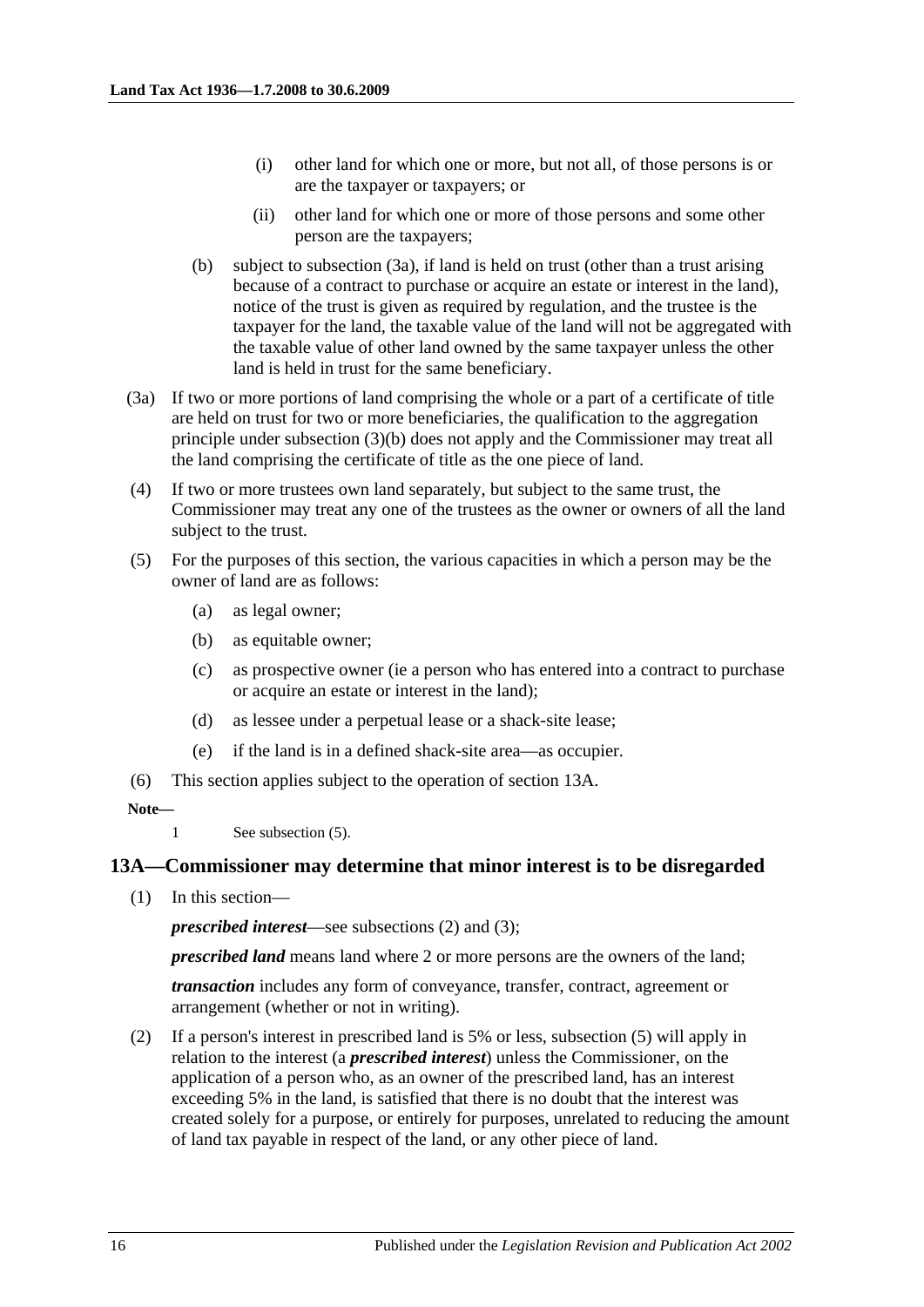- <span id="page-16-0"></span>(3) If a person's interest in prescribed land exceeds 5% but is less than 50%, [subsection](#page-16-1) (5) will apply in relation to the interest (a *prescribed interest*) if the Commissioner forms the opinion that the purpose, or 1 of the purposes, for the creation of the interest was to reduce the amount of land tax payable in respect of the land, or any other piece of land.
- (4) For the purposes of [subsections](#page-15-4) (2) and [\(3\),](#page-16-0) the Commissioner may have regard to—
	- (a) the nature of any relationships between the owners of the land, or between the owners of 2 or more pieces of land; and
	- (b) the lack of consideration, or the amount, value or source of the consideration, provided in association with the creation of the interest; and
	- (c) the form and substance of any transaction associated with the creation or operation of the interest, including the legal and economic obligations of the parties and the economic and commercial substance of any such transaction; and
	- (d) the way in which any transaction associated with the creation or operation of the interest was entered into or carried out; and
	- (e) any other matter the Commissioner considers relevant.
- <span id="page-16-1"></span>(5) If this subsection applies in relation to a prescribed interest under this section—
	- (a) the person holding the prescribed interest is to be taken not to be an owner of the land for the purposes of this Act; and
	- (b) the land tax payable in respect of the land is to be assessed, and is payable, as if the land were wholly owned by the owner or owners of the land who do not hold the prescribed interest (or, if relevant, any such prescribed interest).
- (6) However, a preceding subsection will not apply for the purposes of the other provisions of this Act if the effect is to decrease the amount of land tax payable in respect of any land.
- (7) If the Commissioner decides to reject an application of an owner of land under [subsection](#page-15-4) (2), the Commissioner must give notice of the decision to the owner—
	- (a) stating the decision; and
	- (b) stating the grounds on which the decision is based.
- (8) If the Commissioner forms an opinion under [subsection](#page-16-0) (3) so as to give rise to the application of [subsection](#page-16-1) (5), the Commissioner must give notice of the operation of [subsection](#page-16-1) (5) to each owner of the land—
	- (a) stating the fact that the opinion has been formed, and setting out its effect under this section; and
	- (b) stating the grounds on which the opinion is based.
- (9) For the purposes of this section—
	- (a) a reference to an interest in land is a reference to the estate, interest, right, benefit or fact of occupation that makes a person an owner of land under this Act; and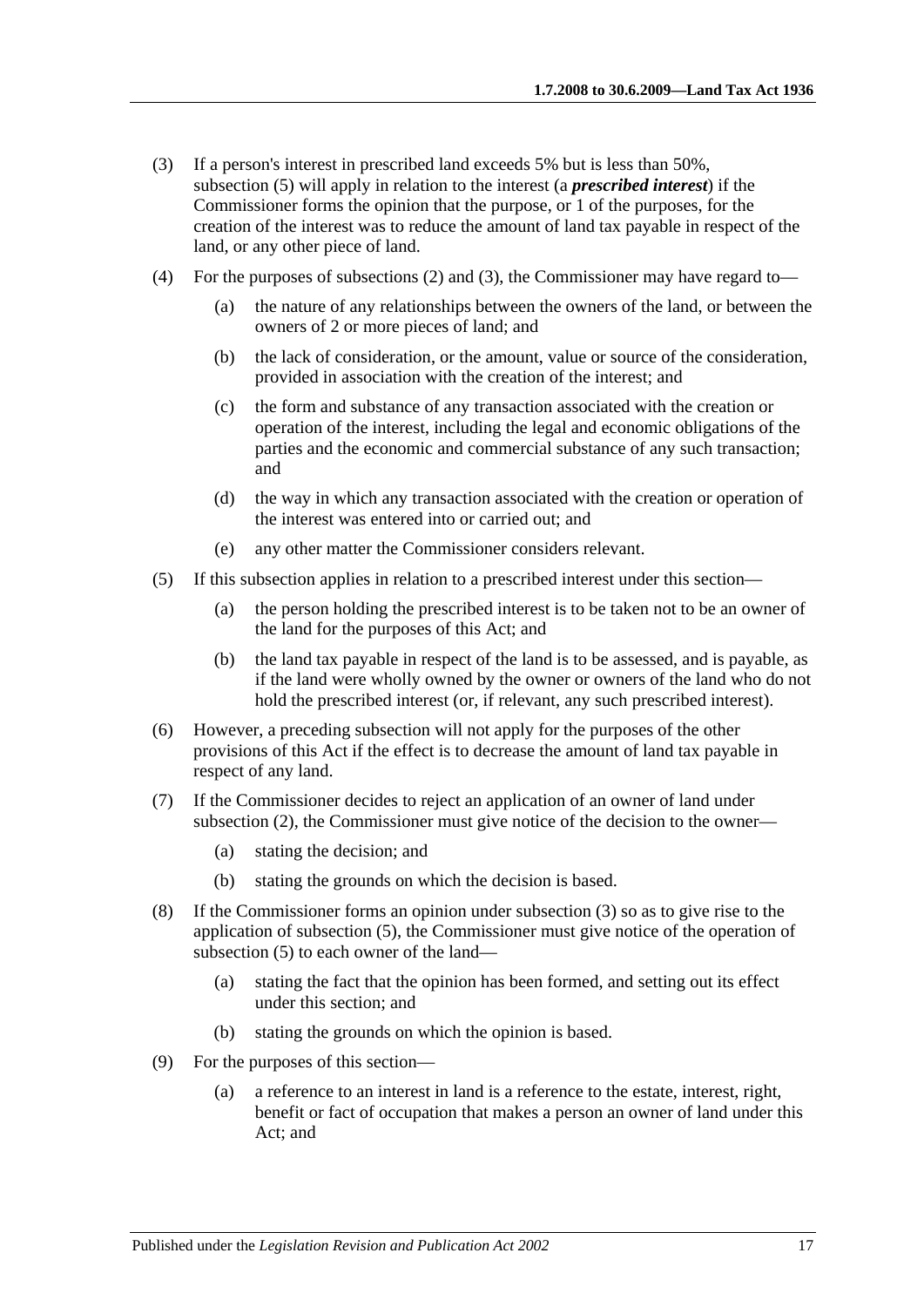(b) an interest may be or become subject to the operation of this section no matter when it was created, including in a case where the interest was created before the commencement of this section.

#### <span id="page-17-0"></span>**14—Person liable to tax**

- (1) Subject to this Act, an owner of land is liable for tax in respect of that land.
- (2) In any proceedings relating to tax in respect of land, the person named in a valuation roll under the *[Valuation of Land Act](http://www.legislation.sa.gov.au/index.aspx?action=legref&type=act&legtitle=Valuation%20of%20Land%20Act%201971) 1971* as the owner of the land, being the valuation roll containing the site value required to be used in calculating the land tax in respect of the land, will be presumed, in the absence of proof to the contrary, to be the owner of the land liable to the tax.

#### <span id="page-17-1"></span>**15—Change of ownership**

- (1) Subject to this Act, no land and no person assessed for tax is relieved of a charge or liability for tax in respect of a particular financial year by reason of a change in the ownership of the land, or any other event, occurring after the commencement of the financial year.
- (2) The Commissioner may refuse to recognise any change in the ownership of any land until the amount of the tax in respect of the land has been paid.
- (3) The Commissioner may refuse to recognise any change in the ownership of any land where notice of that change of ownership has not been given as required by the regulations.
- (4) Where the Commissioner refuses to recognise a change in the ownership of any land, the person who is recognised by the Commissioner as the owner of the land remains the taxpayer in respect of the land.

#### <span id="page-17-2"></span>**16—Liability for tax to be joint and several**

Where there are two or more taxpayers in respect of the same land, they are jointly and severally liable to pay tax in respect of that land.

#### <span id="page-17-3"></span>**17—Distribution of burden**

- (1) The burden of the tax will be distributed between the taxpayers in the relative proportions of the value of their interests in the land taxed.
- (2) A taxpayer who has paid tax in respect of land is entitled to recover from every other taxpayer in respect of the same land a proper proportion of the amount paid.

#### <span id="page-17-4"></span>**18—Contracts etc to evade land tax**

- (1) Where a contract, agreement or arrangement entered into in writing or verbally (whether before or after the commencement of the *Land Tax Act Amendment Act 1977*) has or purports to have the purpose (whether as the main or a subsidiary purpose) of in any way directly or indirectly—
	- (a) altering the incidence of land tax; or
	- (b) relieving any person from liability to pay land tax, or reducing any such liability; or
	- (c) defeating, evading or avoiding any obligation or liability imposed by this Act,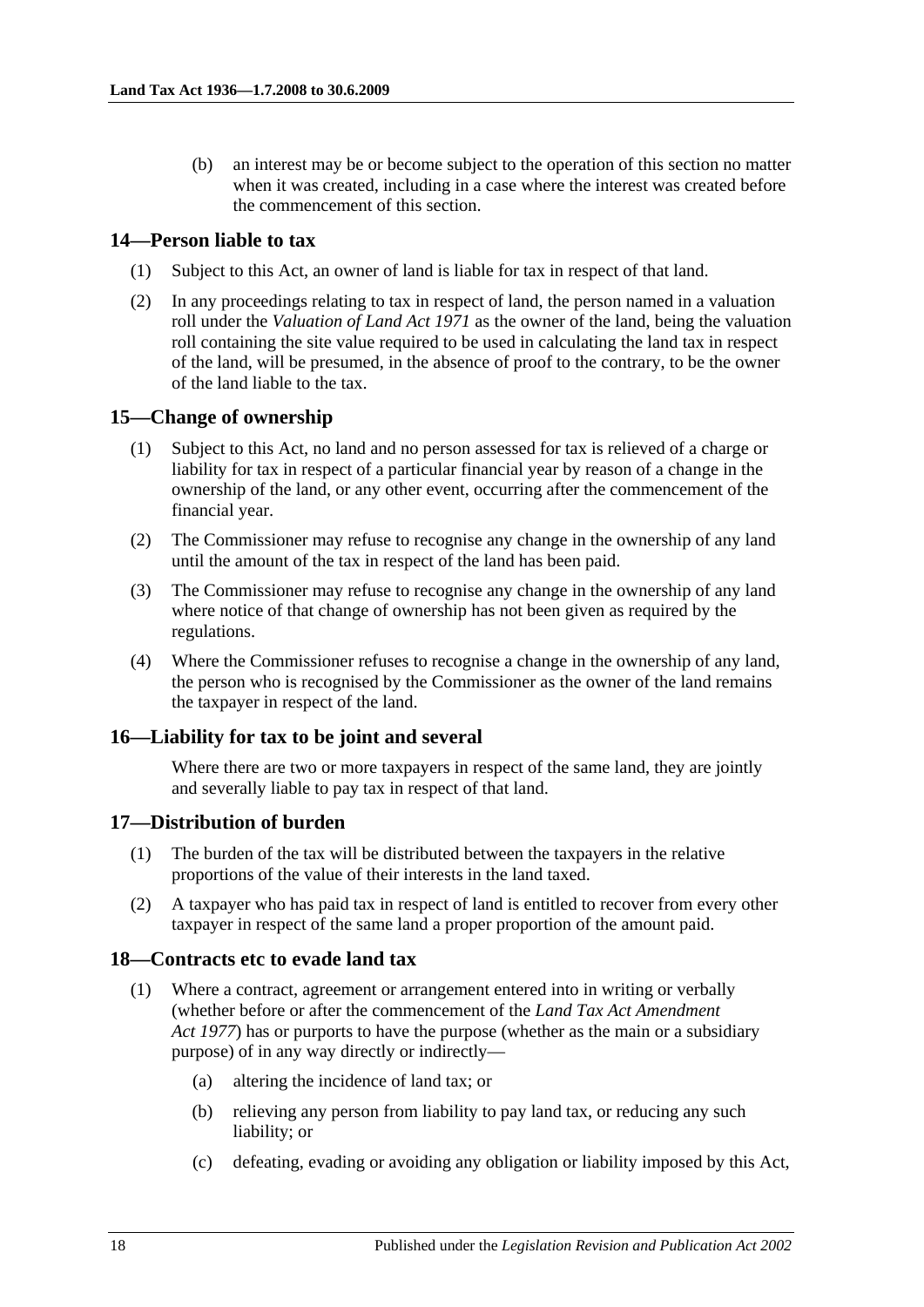the Commissioner may, by notice in writing given to the parties treat that contract, agreement or arrangement as void for the purposes of this Act.

(2) Where the Commissioner has, in pursuance of this section, treated a contract, agreement or arrangement as void for the purposes of this Act, it will be presumed, in any legal proceedings, in the absence of proof to the contrary, that the purpose of the contract, agreement or arrangement is such as would attract the operation of this section.

#### <span id="page-18-0"></span>**19—Time for payment of tax**

The amount specified in an assessment by the Commissioner as land tax payable in respect of land for a financial year must be paid to the Commissioner within 30 days after service of the assessment on the taxpayer, or, if there is more than one taxpayer liable to pay the tax in respect of the land, on any one of the taxpayers.

#### <span id="page-18-4"></span><span id="page-18-1"></span>**20—Power to let or sell land liable to tax**

- (1) If tax is in arrears for 6 months or more, the Commissioner may have a notice published in the Gazette—
	- (a) specifying the land in respect of which the tax is payable; and
	- (b) specifying the amount of the tax in arrears; and
	- (c) stating that if the tax is not paid within 3 months of the date of the notice the Commissioner will let the land, or apply to the Supreme Court for an order for sale of the land.
- (2) If at the expiration of 3 months from the date of a notice published under [subsection](#page-18-4) (1) any part of the tax remains in arrears the Commissioner may—
	- (a) let the land; or
	- (b) apply to the Supreme Court for an order for the sale of the land.
- <span id="page-18-6"></span><span id="page-18-5"></span>(3) The Supreme Court may, on an application under [subsection](#page-18-5)  $(2)(b)$ —
	- (a) make an order for the sale of the land; and
	- (b) give directions as to how the proceeds of sale are to be dealt with.
- (4) Subject to any directions of the Supreme Court under [subsection](#page-18-6) (3), where land is leased or sold in pursuance of this section the proceeds will be applied by the Commissioner towards the payment of the arrears of tax and the costs of proceeding under this section and any surplus must be paid to the person beneficially entitled to the land or, if the land has been sold, to the person who was beneficially entitled to the land prior to the sale.

#### <span id="page-18-2"></span>**21—Transfer of land in satisfaction of tax liability**

Where land is unencumbered except by a liability to pay tax, the Commissioner may, on behalf of the Crown, accept a transfer of an estate in fee simple in the land in satisfaction of the liability for tax.

#### <span id="page-18-3"></span>**22—Tax first charge on land**

(1) Subject to this Act, tax is, until payment, a first charge on the land in respect of which the tax is payable.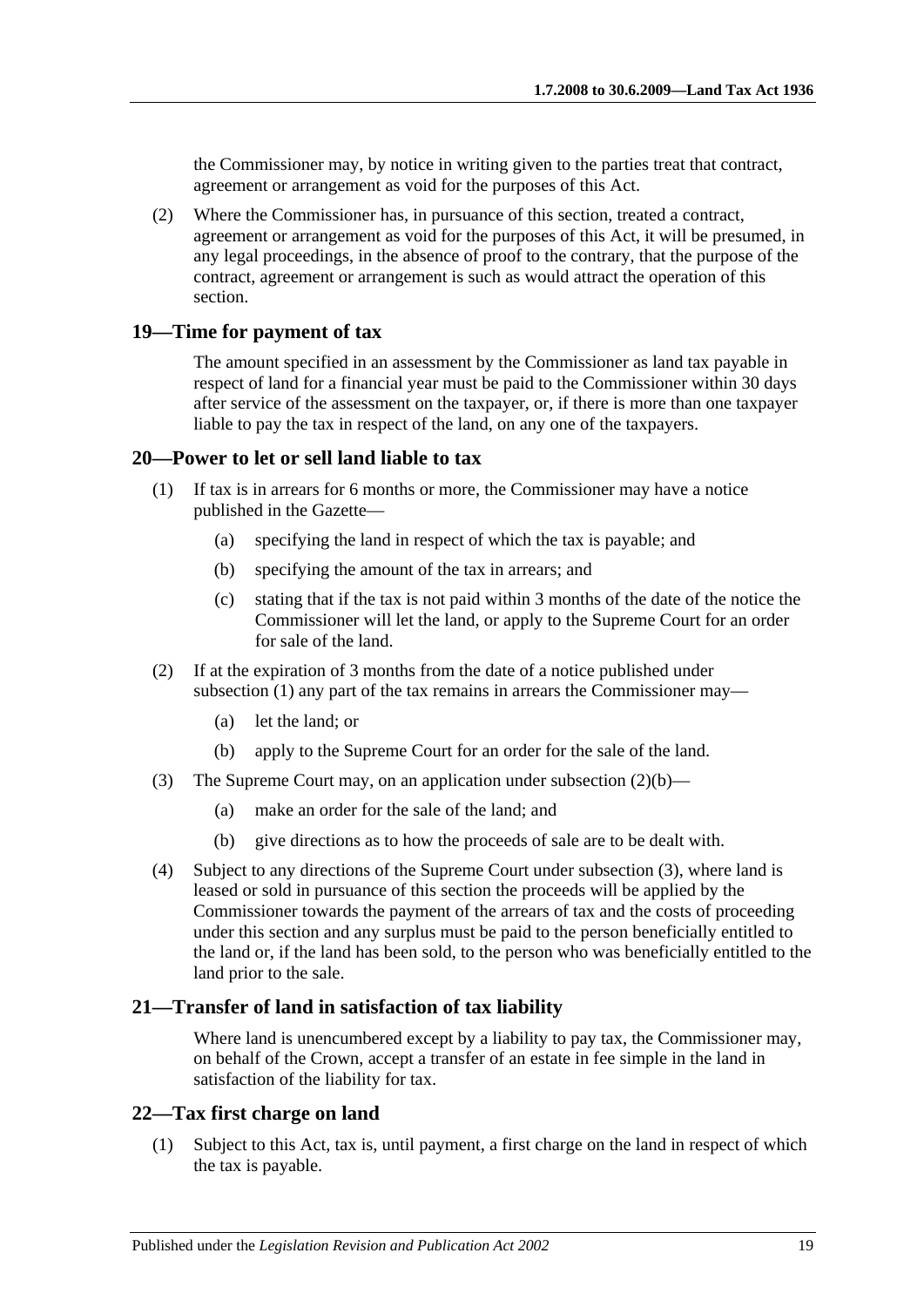(2) Where land tax is levied against the common property, or part of the common property, of a community scheme under the *[Community Titles Act](http://www.legislation.sa.gov.au/index.aspx?action=legref&type=act&legtitle=Community%20Titles%20Act%201996) 1996*, the tax is not a charge on the common property but is, instead, a first charge on each of the community lots of the community scheme.

#### <span id="page-19-4"></span><span id="page-19-0"></span>**23—Certificates in respect of liability to tax**

- (1) Upon application by the purchaser of any land, or the purchaser's agent, and payment of the prescribed fee, the Commissioner may issue a certificate showing the amount (if any) of tax that is, or will be, payable under this Act in respect of the land on a specified date (the *relevant date*).
- (2) Where the Commissioner is unable to calculate exactly the amount referred to in [subsection](#page-19-4) (1), the Commissioner may make an estimate of that amount.
- (3) Where the land in respect of which an application is made under this section is only part of the land included in a land tax assessment, the certificate referred to in [subsection](#page-19-4) (1) must relate to the whole of the land comprised in the assessment.
- (4) Where—
	- (a) the amount (if any) stated in a certificate given under this section is paid within a period specified in the certificate; or
	- (b) the certificate indicates that no amount is or will be payable,

the purchaser and the purchaser's successors in title are released from any liability to tax that accrued in respect of the land before the relevant date, and no such liability is or remains a charge upon the land after it becomes vested in the purchaser.

#### <span id="page-19-1"></span>**24—Alterations to valuations**

The right of the Commissioner to recover tax under this Act is not suspended or delayed by an objection, review or appeal in relation to a valuation under the *[Valuation of Land Act](http://www.legislation.sa.gov.au/index.aspx?action=legref&type=act&legtitle=Valuation%20of%20Land%20Act%201971) 1971* and the Commissioner may recover tax on the assumption that the valuation is correct, but if any alteration to a valuation affecting the amount of land tax payable in respect of any land is made under that Act (whether in consequence of an objection, review or appeal, or otherwise) the Commissioner must make a reassessment of the liability to land tax in respect of the land.

#### <span id="page-19-2"></span>**25—Service**

- (1) An assessment or other document to be served on a person for the purposes of this Act may be served on the person by affixing it conspicuously on any land to which the assessment or other document relates.
- (2) This section is in addition to and does not derogate from a provision of the *[Taxation](http://www.legislation.sa.gov.au/index.aspx?action=legref&type=act&legtitle=Taxation%20Administration%20Act%201996)  [Administration Act](http://www.legislation.sa.gov.au/index.aspx?action=legref&type=act&legtitle=Taxation%20Administration%20Act%201996) 1996* as to the service of documents.

#### <span id="page-19-3"></span>**26—Regulations**

- (1) The Governor may make regulations for the purposes of this Act.
- (2) Any such regulation may impose a fine not exceeding \$125 for breach of a regulation.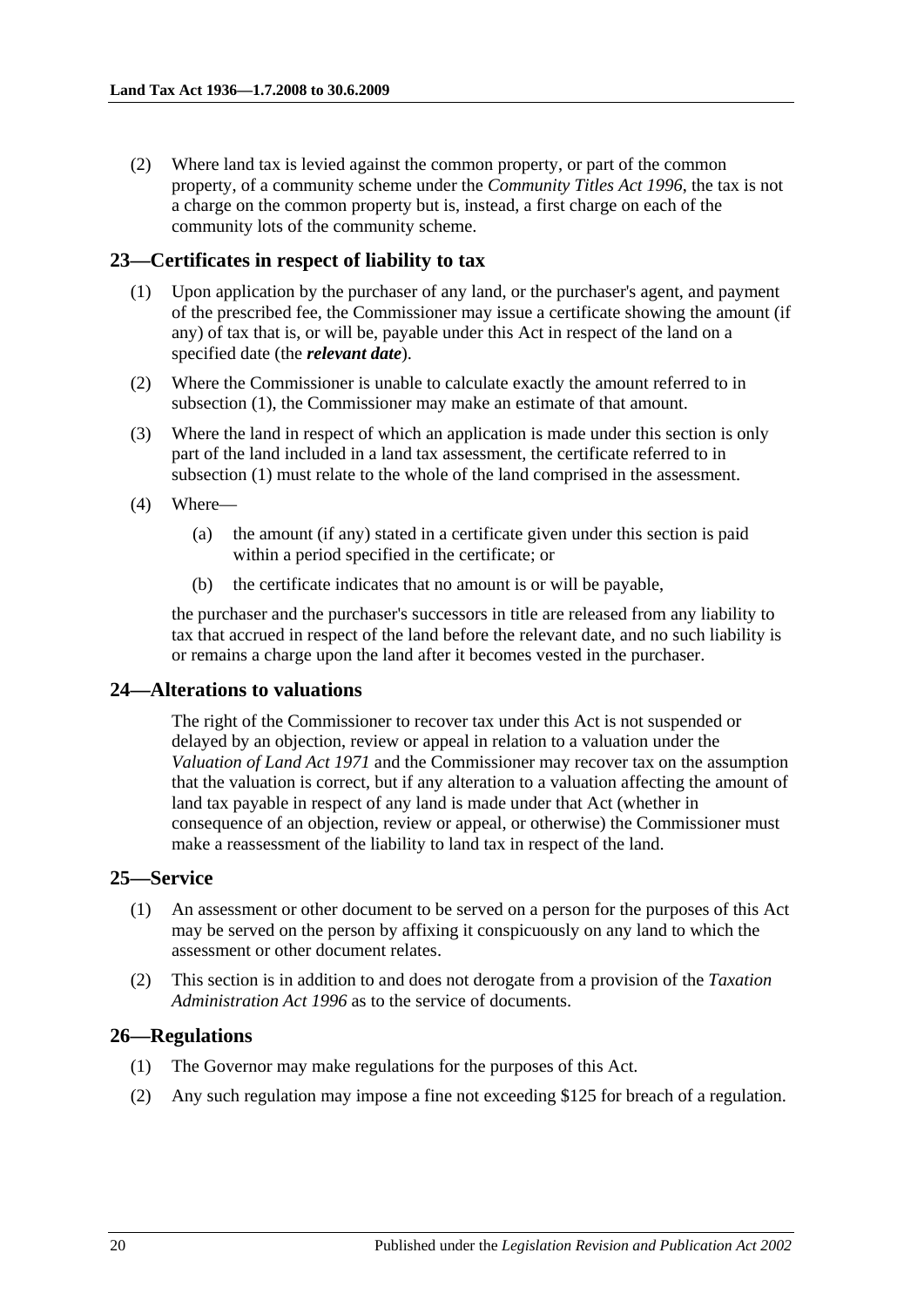## <span id="page-20-0"></span>**Legislative history**

## **Notes**

- Amendments of this version that are uncommenced are not incorporated into the text.
- Please note—References in the legislation to other legislation or instruments or to titles of bodies or offices are not automatically updated as part of the program for the revision and publication of legislation and therefore may be obsolete.
- Earlier versions of this Act (historical versions) are listed at the end of the legislative history.
- For further information relating to the Act and subordinate legislation made under the Act see the Index of South Australian Statutes or www.legislation.sa.gov.au.

## **Legislation repealed by principal Act**

The *Land Tax Act 1936* repealed the following:

*Taxation Act 1927 Taxation Amendment Act 1927 Taxation Act Amendment Act 1929 Taxation Act 1930 Land Tax Act 1931 Taxation Act 1933 Taxation Act 1934 Taxation Act 1935*

## **Principal Act and amendments**

New entries appear in bold.

| Year | N <sub>o</sub> | Title                           | Assent     | Commencement                                 |
|------|----------------|---------------------------------|------------|----------------------------------------------|
| 1936 | 2318           | Land Tax Act 1936               | 26.11.1936 | 7.1.1937 (Gazette 7.1.1937 p1)               |
| 1942 | -34            | Land Tax Act Amendment Act 1942 | 26.11.1942 | 26.11.1942                                   |
| 1948 | 16             | Land Tax Act Amendment Act 1948 | 23.9.1948  | 23.9.1948                                    |
| 1952 | 47             | Land Tax Act Amendment Act 1952 | 4.12.1952  | 4.12.1952                                    |
| 1961 | -8             | Land Tax Act Amendment Act 1961 | 19.10.1961 | 19.10.1961                                   |
| 1965 | 32             | Land Tax Act Amendment Act 1965 | 2.12.1965  | 2.12.1965                                    |
| 1966 | 39             | Land Tax Act Amendment Act 1966 | 25.8.1966  | 25.8.1966                                    |
| 1967 | 40             | Land Tax Act Amendment Act 1967 | 28.9.1967  | $22.2.1968$ : s 1(1)                         |
| 1969 | 56             | Land Tax Act Amendment Act 1969 | 4.12.1969  | 21.5.1970 (Gazette 21.5.1970 p1842)          |
| 1970 | 49             | Land Tax Act Amendment Act 1970 | 10.12.1970 | 30.6.1971 ( <i>Gazette 10.6.1971 p2830</i> ) |
| 1971 | 53             | Land Tax Act Amendment Act 1971 | 23.9.1971  | 23.9.1971                                    |
| 1972 | 78             | Land Tax Act Amendment Act 1972 | 5.10.1972  | At midnight on 30.6.1972: s 2                |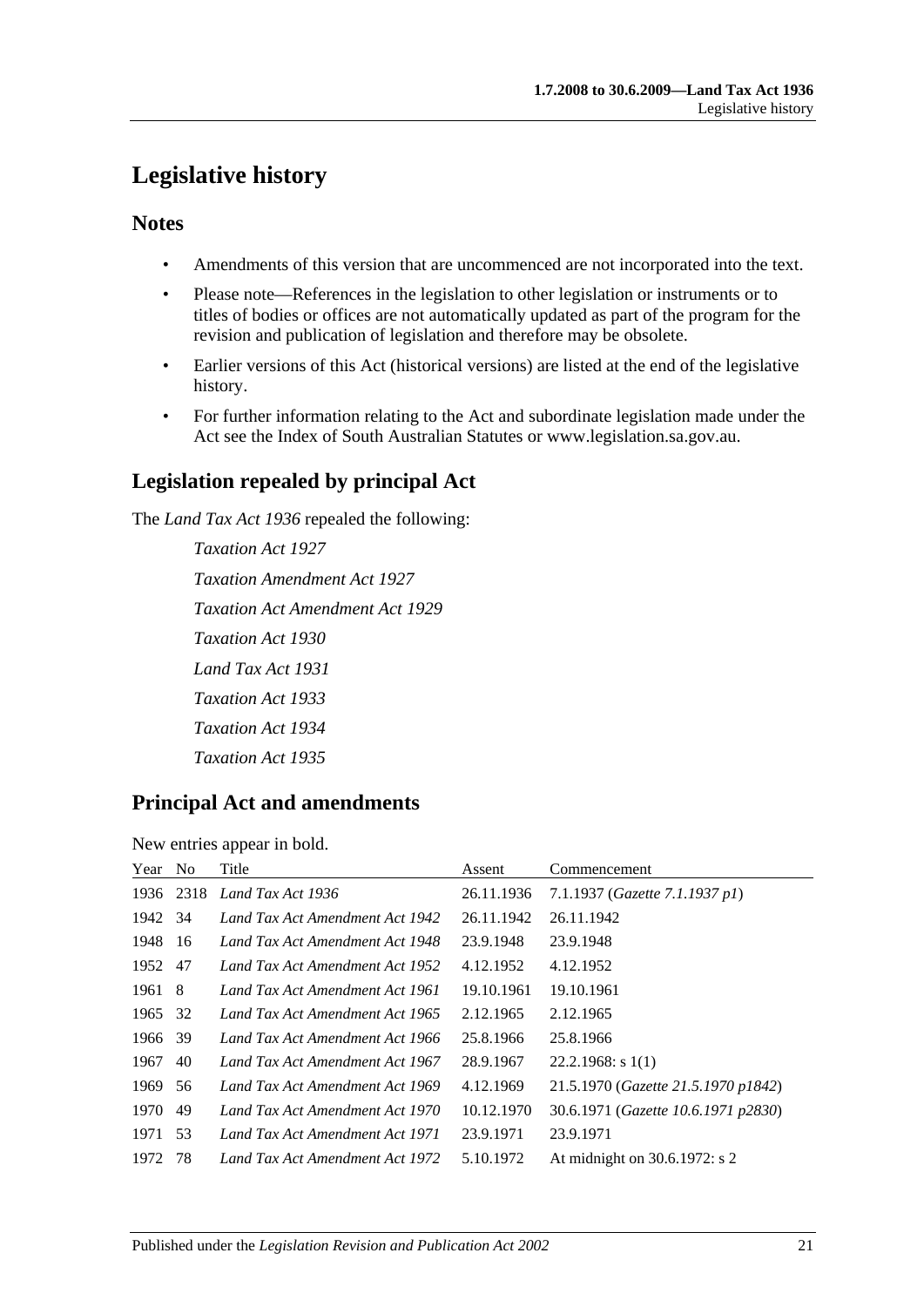| 1972 79 |     | <b>Statutes Amendment (Valuation of</b><br>Land) Act 1972                               | 5.10.1972  | $1.6.1972$ : s 2                                                                                 |
|---------|-----|-----------------------------------------------------------------------------------------|------------|--------------------------------------------------------------------------------------------------|
| 1974    | 16  | Rates and Taxes Remission Act 1974                                                      | 4.4.1974   | $1.7.1973$ : s 2                                                                                 |
| 1974    | 109 | Land Tax Act Amendment Act 1974                                                         | 5.12.1974  | 5.12.1974                                                                                        |
| 1975    | 48  | Land Tax Act Amendment Act 1975                                                         | 10.4.1975  | 2.6.1975 (Gazette 22.5.1975 p1987)                                                               |
| 1975    | 98  | Statutes Amendment (Rates and Taxes 20.11.1975<br>Remission) Act 1975                   |            | $1.7.1975$ : s 2                                                                                 |
| 1976    | 41  | Land Tax Act Amendment Act 1976                                                         | 22.10.1976 | $30.6.1976$ : s 2                                                                                |
| 1977    | 32  | Land Tax Act Amendment Act 1977                                                         | 27.10.1977 | $30.6.1977$ : s 2                                                                                |
| 1977    | 55  | Statutes Amendment (Rates and Taxes 15.12.1977<br>Remission) Act 1977                   |            | $1.7.1978$ : s 2                                                                                 |
| 1979    | 61  | Land Tax Act Amendment Act 1979                                                         | 8.11.1979  | $30.6.1979$ : s 2                                                                                |
| 1981    | 29  | Statutes Amendment (Valuation of<br>Land) Act 1981                                      | 19.3.1981  | 30.6.1981 (Gazette 4.6.1981 p1640)                                                               |
| 1982    | 79  | Land Tax Act Amendment Act 1982                                                         | 9.9.1982   | 30.6.1982: s 2 except s 15-8.12.1983<br>(Gazette 8.12.1983 p1616)                                |
| 1983    | 80  | Land Tax Act Amendment Act 1983                                                         | 24.11.1983 | $30.6.1983$ : s 2                                                                                |
| 1984    | 88  | Valuation of Land Act Amendment<br>Act 1984                                             | 29.11.1984 | 11.7.1985 (Gazette 4.7.1985 p6)                                                                  |
| 1985    | 79  | Land Tax Act Amendment Act 1985                                                         | 22.8.1985  | At midnight on 30.6.1985: s 2                                                                    |
| 1986    | 62  | Land Tax Act Amendment Act 1986                                                         | 6.11.1986  | At midnight on $30.6.1986$ : s $2(1)$ except<br>s 7 & Sch-18.5.1987 (Gazette 23.4.1987<br>p1072) |
| 1986    | -78 | Rates and Land Tax Remission<br>Act 1986                                                | 4.12.1986  | 1.4.1987 (Gazette 26.3.1987 p702)                                                                |
| 1987    | 2   | <b>Statutes Amendment (Taxation)</b><br>Act 1987                                        | 5.3.1987   | 5.3.1987                                                                                         |
| 1987    | 72  | Land Tax Act Amendment Act 1987                                                         | 5.11.1987  | At midnight on 30.6.1987: s 2                                                                    |
| 1988    | 63  | Land Tax Act Amendment Act 1988                                                         | 27.10.1988 | At midnight on 30.6.1988: s 2                                                                    |
| 1989    | 48  | Land Tax Act Amendment Act 1989                                                         | 31.8.1989  | At midnight on 30.6.1989: s 2                                                                    |
| 1990    | 44  | Land Tax Act Amendment Act 1990                                                         | 25.10.1990 | At midnight on 30.6.1990: s 2                                                                    |
| 1991 46 |     | Land Tax (Miscellaneous) Amendment 21.11.1991 At midnight on 30.6.1991: s 2<br>Act 1991 |            |                                                                                                  |
| 1992 50 |     | Land Tax (Rates) Amendment<br>Act 1992                                                  | 29.10.1992 | At midnight on 30.6.1992: s 2                                                                    |
| 1992    | 71  | Statutes Amendment (Expiation of<br>Offences) Act 1992                                  | 19.11.1992 | 1.3.1993 (Gazette 18.2.1993 p600)                                                                |
| 1993    | 77  | Land Tax (Rates) Amendment<br>Act 1993                                                  | 27.10.1993 | At midnight on 30.6.1993: s 2                                                                    |
| 1994    | 63  | Land Tax (Scale Adjustment)<br>Amendment Act 1994                                       | 3.11.1994  | At midnight on 30.6.1994: s 2                                                                    |
| 1995    | 70  | Land Tax (Home Unit Companies)<br>Amendment Act 1995                                    | 2.11.1995  | At midnight on 30.6.1995: s 2                                                                    |
| 1996    | 38  | <b>Statutes Amendment (Community</b><br>Titles) Act 1996                                | 9.5.1996   | ss 9 & 10-4.11.1996 (Gazette<br>31.10.1996 p1460)                                                |
| 1996 82 |     | <b>Statutes Amendment (Taxation</b><br>Administration) Act 1996                         | 5.12.1996  | Pt 4 (ss 34-62) & Sch (cl 3)-1.7.1997<br>(Gazette 19.12.1996 p1924)                              |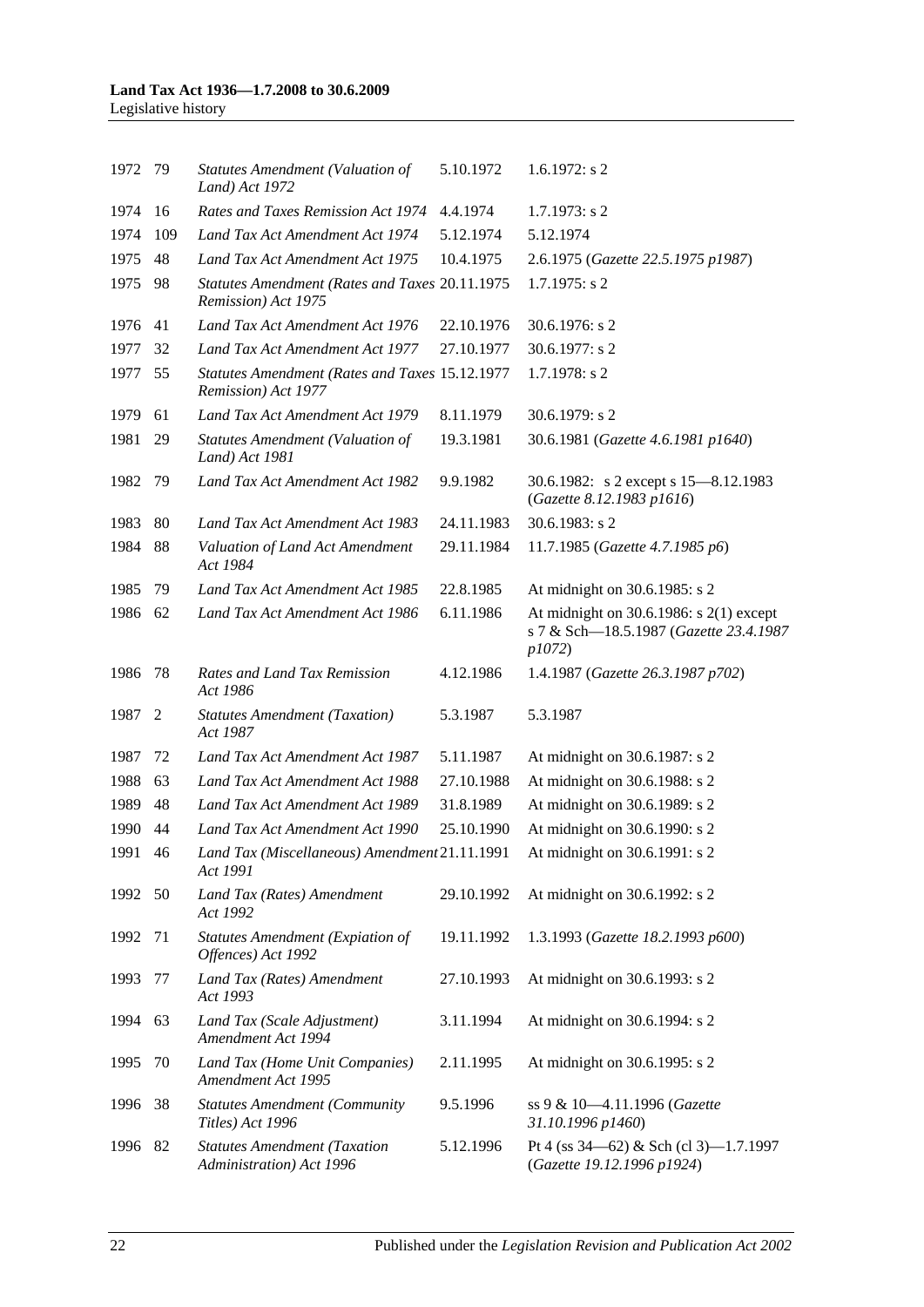| 1997    | 81        | Land Tax (Land Held On Trust)<br>Amendment Act 1997                        | 24.12.1997 | 24.12.1997                                                     |
|---------|-----------|----------------------------------------------------------------------------|------------|----------------------------------------------------------------|
| 1999    | 83        | Land Tax (Intensive Agistment)<br>Amendment Act 1999                       | 2.12.1999  | At midnight on 30.6.1999: s 2                                  |
| 2001    | 27        | <b>Statutes Amendment (Taxation</b><br>Measures) Act 2001                  | 26.7.2001  | Pt 2 (s 4)—26.7.2001: s 2(1)                                   |
| 2005    | 28        | Statutes Amendment (Budget 2005)<br>Act 2005                               | 30.6.2005  | Pt 2 (ss $4-7$ )—at midnight on 30.6.2005:<br>s(2(1))          |
| 2006 43 |           | <b>Statutes Amendment (Domestic</b><br>Partners) Act 2006                  | 14.12.2006 | Pt 50 (s $144$ )-1.6.2007 ( <i>Gazette</i><br>26.4.2007 p1352) |
| 2007    | <b>33</b> | <b>Statutes Amendment (Budget 2007)</b><br>Act 2007                        | 9.8.2007   | Pt $3$ (ss $5 \& 6$ )—at midnight on<br>30.6.2008: $s$ 2(3)    |
| 2008    | 38        | <b>Statutes Amendment and Repeal</b><br>(Taxation Administration) Act 2008 | 23.10.2008 | Pt 3 (s $24$ )-1.7.2009 ( <i>Gazette</i><br>11.12.2008 p5475   |

## **Provisions amended since 3 February 1976**

- Legislative history prior to 3 February 1976 appears in marginal notes and footnotes included in the consolidation of this Act contained in Volume 5 of The Public General Acts of South Australia 1837-1975 at page 575.
- Certain textual alterations were made to this Act by the Commissioner of Statute Revision when preparing the reprint of the Act that incorporated all amendments in force as at 18 May 1987. A Schedule of these alterations was laid before Parliament on 6 August 1987.

New entries appear in bold.

Entries that relate to provisions that have been deleted appear in italics.

| Provision                     | How varied                                        | Commencement |
|-------------------------------|---------------------------------------------------|--------------|
| Long title                    | substituted by 82/1996 s 34                       | 1.7.1997     |
| PtI                           | heading deleted by 82/1996 s 35                   | 1.7.1997     |
| s 1                           | amended by 62/1986 s 7 (Sch)                      | 18.5.1987    |
| ss $2$ and $3$                | deleted by $62/1986$ s $7(Sch)$                   | 18.5.1987    |
| s <sub>2</sub>                |                                                   |              |
| s(2(1))                       | s 4(1) amended by $62/1986$ s 7 (Sch)             | 18.5.1987    |
|                               | s $4(1)$ redesignated as s $2(1)$ by 82/1996 s 62 | 1.7.1997     |
| aggregation<br>principle      | inserted by 63/1994 s 3                           | 1.7.1994     |
| assessment or<br>reassessment | inserted by $82/1996$ s $36(a)$                   | 1.7.1997     |
| production                    | business of primary amended by 79/1982 s 3        | 30.6.1982    |
|                               | amended by $83/1999$ s $3(a)$                     | 1.7.1999     |
| the Commissioner              | substituted by $62/1986$ s 7 (Sch)                | 18.5.1987    |
|                               | substituted by $82/1996$ s $36(b)$                | 1.7.1997     |
| contribution                  | deleted by $62/1986$ s $7(Sch)$                   | 18.5.1987    |
| contributor                   | deleted by $62/1986$ s $7(Sch)$                   | 18.5.1987    |
| declared livestock            | inserted by $83/1999$ s $3(b)$                    | 1.7.1999     |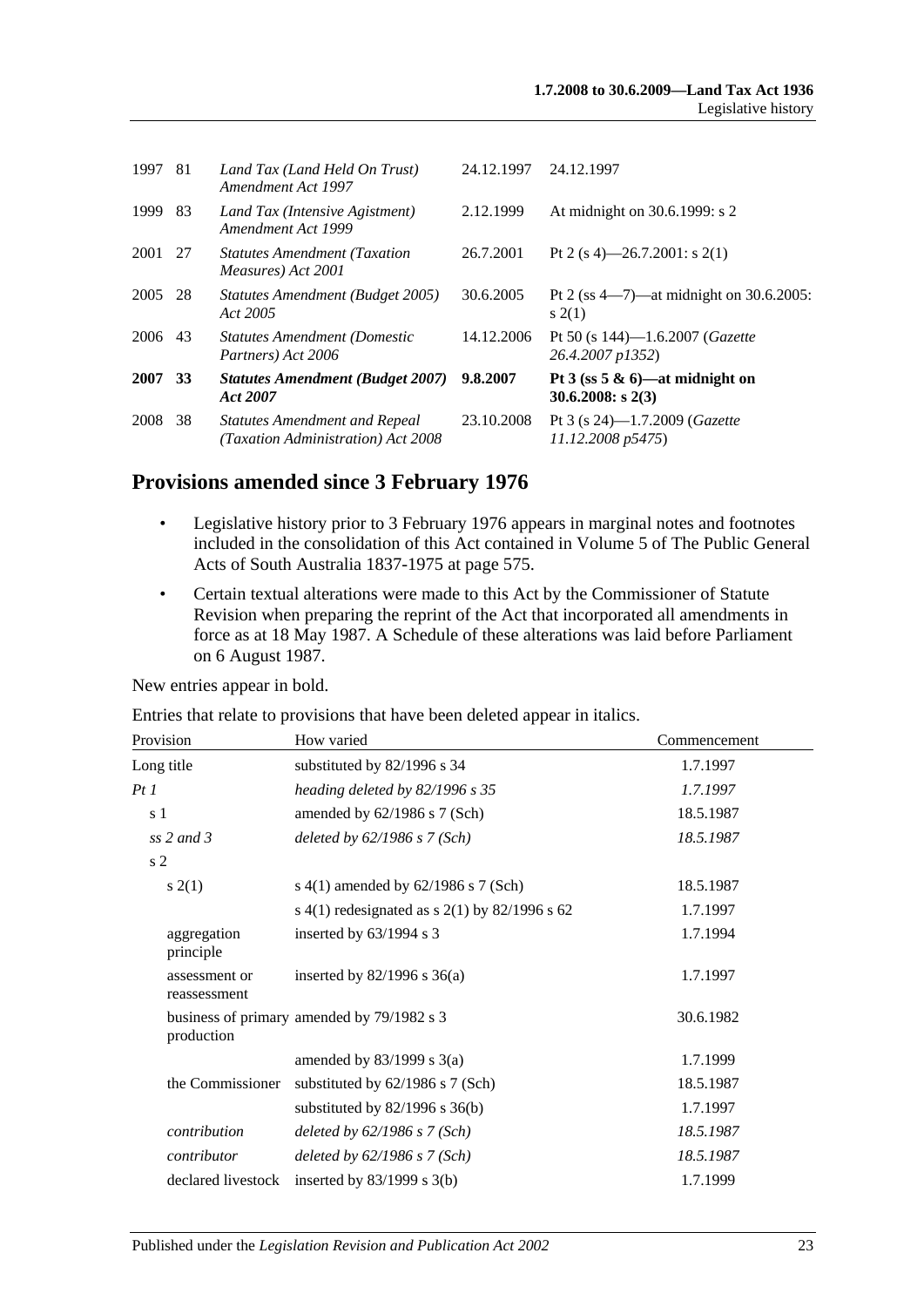|                |                                             | declared rural land substituted by $41/1976 s 3$            | 30.6.1976 |
|----------------|---------------------------------------------|-------------------------------------------------------------|-----------|
|                |                                             | deleted by $29/1981 s 9(a)$                                 | 30.6.1981 |
|                | defined shack-site<br>areas                 | inserted by $50/1992$ s $3(a)$                              | 1.7.1992  |
|                | determination of<br>unimproved value        | deleted by $29/1981 s 9(b)$                                 | 30.6.1981 |
|                | determination of<br>site value              | inserted by $29/1981$ s $9(b)$                              | 30.6.1981 |
|                | document                                    | inserted by $70/1995$ s $3(a)$                              | 1.7.1995  |
|                | improvements                                | deleted by $29/1981 s$ 9(c)                                 | 30.6.1981 |
|                | land used for<br>primary production         | substituted by $28/2005$ s 4(1)                             | 1.7.2005  |
|                | liquidator                                  | amended by $62/1986$ s $7$ (Sch)                            | 18.5.1987 |
|                |                                             | deleted by $82/1996 s 36(c)$                                | 1.7.1997  |
|                | the metropolitan<br>area                    | substituted by $80/1983$ s 3                                | 30.6.1983 |
|                |                                             | deleted by 44/1990 s 3                                      | 1.7.1990  |
|                | owner                                       | amended by 62/1986 s 7 (Sch)                                | 18.5.1987 |
|                |                                             | amended by $48/1989$ s $3(a)$ , (b)                         | 1.7.1989  |
|                |                                             | amended by 50/1992 s 3(b), (c)                              | 1.7.1992  |
|                | particular notice                           | amended by $62/1986$ s $7$ (Sch)                            | 18.5.1987 |
|                |                                             | deleted by $82/1996 s 36(d)$                                | 1.7.1997  |
|                | regulation                                  | deleted in pursuance of the Acts Republications<br>Act 1967 | 18.5.1987 |
|                | retirement village                          | inserted by 72/1987 s 3                                     | 1.7.1987  |
|                | returns                                     | amended by $62/1986$ s $7$ (Sch)                            | 18.5.1987 |
|                |                                             | deleted by $82/1996 s 36(e)$                                | 1.7.1997  |
|                | shack site lease                            | inserted by $48/1989$ s $3(c)$                              | 1.7.1989  |
|                | site improvements                           | deleted by $29/1981 s 9(d)$                                 | 30.6.1981 |
|                | site value                                  | inserted by $29/1981$ s $9(d)$                              | 30.6.1981 |
|                | tax                                         | substituted by $82/1996$ s $36(f)$                          | 1.7.1997  |
|                | taxpayer                                    | amended by 82/1996 s 36(g)                                  | 1.7.1997  |
|                | taxpayer in a<br>representative<br>capacity | deleted by $82/1996 s 36(h)$                                | 1.7.1997  |
|                | <b>Treasurer</b>                            | deleted by $62/1986$ s $7 (Sch)$                            | 18.5.1987 |
|                | unimproved value                            | deleted by $29/1981 s9(e)$                                  | 30.6.1981 |
|                | s(2)                                        | s 4(2) deleted by 29/1981 s 9(f)                            | 30.6.1981 |
|                |                                             | s 4(2) inserted by 70/1995 s 3(b)                           | 1.7.1995  |
|                |                                             | s $4(2)$ redesignated as s $2(2)$ by $82/1996$ s 62         | 1.7.1997  |
|                | s(2(3))                                     | inserted by $28/2005$ s $4(2)$                              | 1.7.2005  |
| s <sub>3</sub> |                                             | s 5 inserted by 82/1996 s 37                                | 1.7.1997  |
|                |                                             | s 5 redesignated as s 3 by 82/1996 s 62                     | 1.7.1997  |
| Pt2            |                                             | amended by 62/1986 s 7 (Sch)                                | 18.5.1987 |
|                |                                             | amended by $2/1987 s 4$                                     | 5.3.1987  |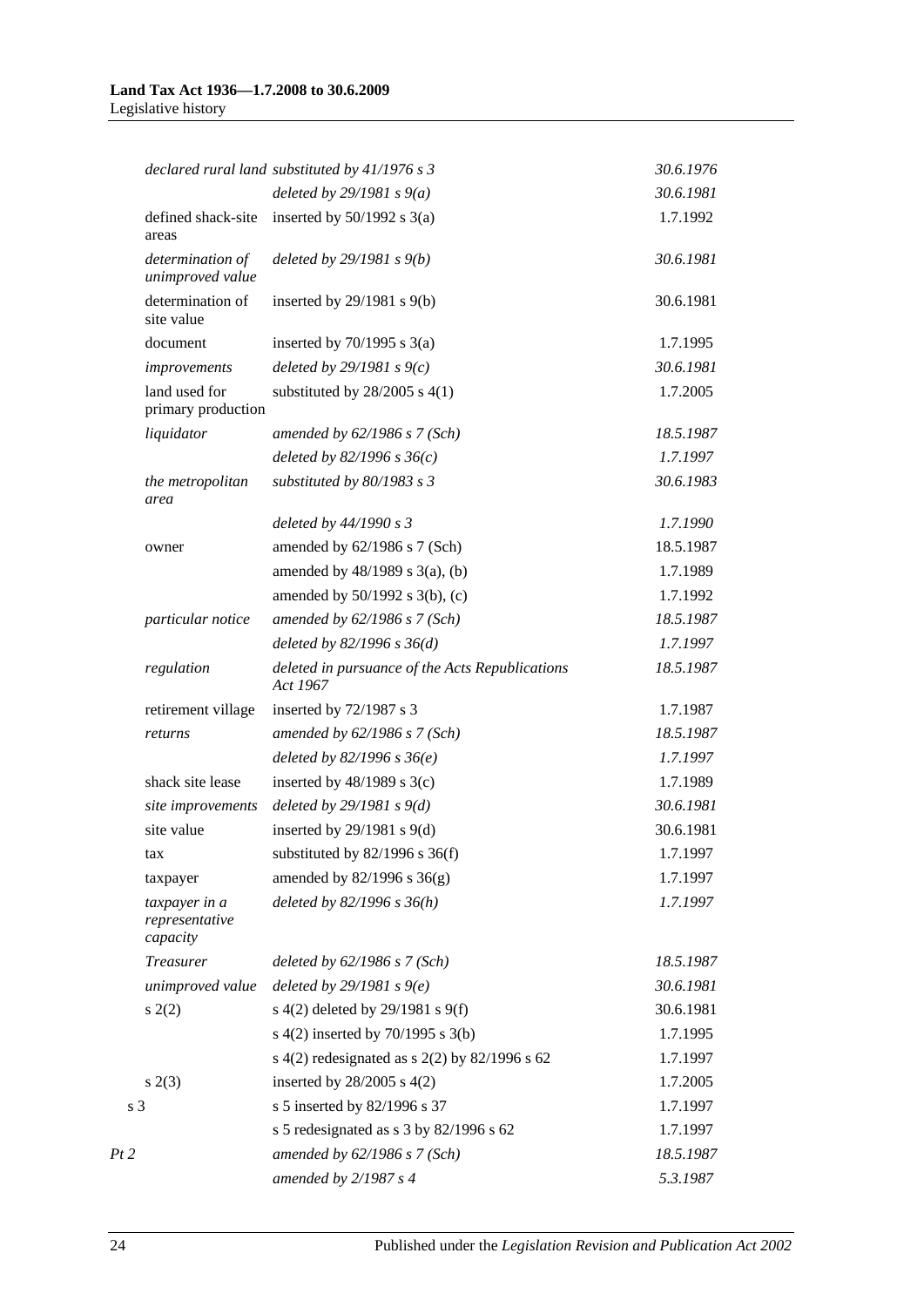|                     | deleted by 82/1996 s 37                                                | 1.7.1997  |
|---------------------|------------------------------------------------------------------------|-----------|
| Pt 3                | heading deleted by 82/1996 s 38                                        | 1.7.1997  |
| s <sub>4</sub>      |                                                                        |           |
| s(4(1))             | s $10(1)$ amended by $41/1976$ s 4                                     | 30.6.1976 |
|                     | s 10(1) amended by 32/1977 s 3(a)—(c)                                  | 30.6.1977 |
|                     | s 10(1) amended by 61/1979 s 3(a)                                      | 30.6.1979 |
|                     | s 10(1) amended by 79/1982 s 4                                         | 30.6.1982 |
|                     | s 10(1) amended by 62/1986 s 3                                         | 1.7.1986  |
|                     | s 10(1) amended by 62/1986 s 7 (Sch)                                   | 18.5.1987 |
|                     | s 10(1) amended by 82/1996 Sch cl 3                                    | 1.7.1997  |
|                     | s 10(1) redesignated as $s$ 4(1) by 82/1996 s 62                       | 1.7.1997  |
|                     | amended by 28/2005 s 5(1), (2)                                         | 1.7.2005  |
| s(4(2)              | s 10(2) substituted by 82/1996 s 39                                    | 1.7.1997  |
|                     | s 10(2) redesignated as s 4(2) by 82/1996 s 62                         | 1.7.1997  |
| s(4(3))             | s 10(3) deleted by 32/1977 s 3(d)                                      | 30.6.1977 |
|                     | s 10(3) inserted by $61/1979$ s 3(b)                                   | 30.6.1979 |
|                     | s 10(3) amended by 82/1996 Sch cl 3                                    | 1.7.1997  |
|                     | s 10(3) redesignated as s 4(3) by 82/1996 s 62                         | 1.7.1997  |
| $s(4(4)$ and $(5)$  | s $10(4)$ and (5) amended by $62/1986$ s 7 (Sch)                       | 18.5.1987 |
|                     | s $10(4)$ and (5) redesignated as s $4(4)$ and (5) by<br>82/1996 s 62  | 1.7.1997  |
| by 28/2005          | s 5 before substitution s 10A inserted by 61/1979 s 4                  | 30.6.1979 |
|                     | s 10A redesignated as $s$ 5 by 82/1996 $s$ 62                          | 1.7.1997  |
| $s\,5(2)$           | s 10A(2) amended by 82/1996 Sch cl 3                                   | 1.7.1997  |
|                     | s 10A(2) redesignated as $s$ 5(2) by 82/1996 $s$ 62                    | 1.7.1997  |
| $s\sqrt{3}$         | s 10A(3) amended by 82/1996 s 40(a), Sch cl 3                          | 1.7.1997  |
|                     | s 10A(3) redesignated as $s$ 5(3) by 82/1996 s 62                      | 1.7.1997  |
| $s 5(4)$ and (5)    | s $10A(4)$ and (5) substituted by $62/1986$ s $7$ (Sch)                | 18.5.1987 |
|                     | s $10A(4)$ and (5) redesignated as s $5(4)$ and (5)<br>by 82/1996 s 62 | 1.7.1997  |
| $s\,5(6)$           | s $10A(6)$ amended by $62/1986$ s $7(Sch)$                             | 18.5.1987 |
|                     | s $10A(6)$ amended by $71/1992$ s $3(1)$ (Sch)                         | 1.3.1993  |
|                     | s 10A(6) amended by 82/1996 s 40(b), Sch cl 3                          | 1.7.1997  |
|                     | s 10A(6) redesignated as $s$ 5(6) by 82/1996 s 62                      | 1.7.1997  |
| $s\,5(8)$           | s 10A(8) amended by 82/1996 Sch cl 3                                   | 1.7.1997  |
|                     | s 10A(8) redesignated as $s$ 5(8) by 82/1996 s 62                      | 1.7.1997  |
| $s\,5(9)$           | s $10A(9)$ substituted by 62/1986 s 7 (Sch)                            | 18.5.1987 |
|                     | s $10A(9)$ substituted by $71/1992$ s $3(1)$ (Sch)                     | 1.3.1993  |
|                     | s 10A(9) amended by 82/1996 s $40(c)$                                  | 1.7.1997  |
|                     | s 10A(9) redesignated as $s$ 5(9) by 82/1996 s 62                      | 1.7.1997  |
| $s \frac{5(10)}{2}$ | s 10A(10) amended by $62/1986$ s 7 (Sch)                               | 18.5.1987 |
|                     | s 10A(10) redesignated as $s$ 5(10) by 82/1996<br>s 62                 | 1.7.1997  |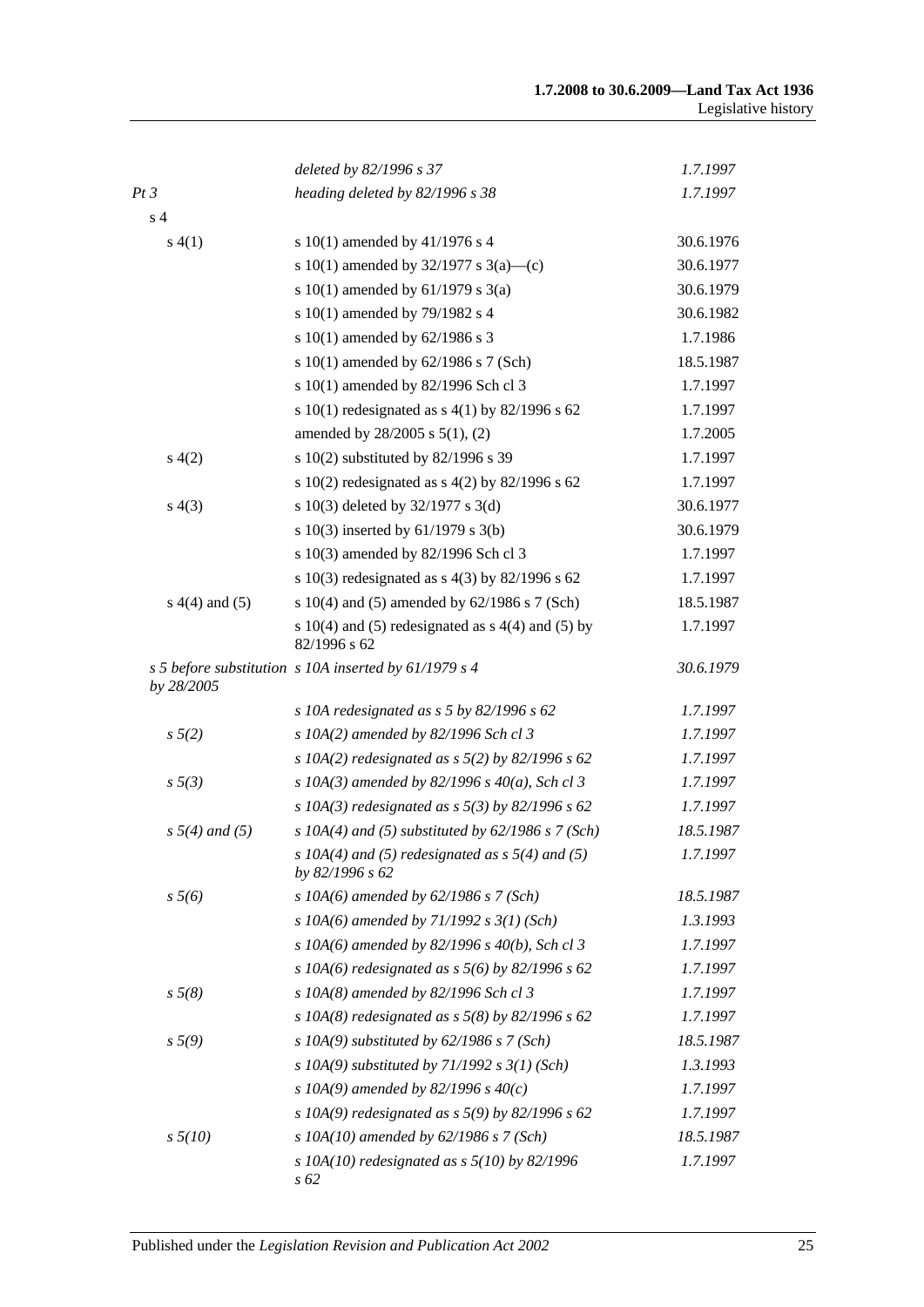| $s \frac{5}{11}$               | s 10A(11) amended by 79/1982 s $5(a)$ , (b)                 | 30.6.1982 |
|--------------------------------|-------------------------------------------------------------|-----------|
|                                | s $10A(11)$ amended by 62/1986 s 7 (Sch)                    | 18.5.1987 |
|                                | s 10A(11) amended by 72/1987 s $4(a)$                       | 1.7.1987  |
|                                | s $10A(11)(a)(ii)$ deleted by 70/1995 s $4(a)$              | 1.7.1995  |
|                                | s $10A(11)$ redesignated as s $5(11)$ by 82/1996<br>$s\,62$ | 1.7.1997  |
| $s$ 10A(12)                    | s 10A(12) amended by $62/1986$ s 7 (Sch)                    | 18.5.1987 |
|                                | s 10A(12) deleted by 70/1995 s $4(b)$                       | 1.7.1995  |
| $s\,5(12)$                     | s 10A(12a) inserted by 79/1982 s $5(c)$                     | 30.6.1982 |
|                                | s 10A(12a) substituted by 72/1987 s $4(b)$                  | 1.7.1987  |
|                                | s 10A(12a) redesignated as s $5(12)$ by 82/1996<br>$s\,62$  | 1.7.1997  |
| $s$ $10A(14)$                  | deleted by $82/1996 s 40(d)$                                | 1.7.1997  |
| s <sub>5</sub>                 | substituted by 28/2005 s 6                                  | 1.7.2005  |
| $s\,5(13)$                     |                                                             |           |
| close personal<br>relationship | inserted by $43/2006$ s $144(1)$                            | 1.6.2007  |
| close relative                 | amended by 43/2006 s 144(2)                                 | 1.6.2007  |
| domestic partner               | inserted by 43/2006 s 144(3)                                | 1.6.2007  |
| relative                       | amended by 43/2006 s 144(4), (5)                            | 1.6.2007  |
| spouse                         | substituted by 43/2006 s 144(6)                             | 1.6.2007  |
| s <sub>5A</sub>                | inserted by 27/2001 s 4                                     | 26.7.2001 |
| s <sub>6</sub>                 | s 10B inserted by 38/1996 s 9                               | 4.11.1996 |
|                                | s 10B redesignated as s 6 by 82/1996 s 62                   | 1.7.1997  |
| s 7                            | s 11 substituted by 61/1979 s 5                             | 30.6.1979 |
|                                | s 11 amended by 29/1981 s 10                                | 30.6.1981 |
|                                | s 11 substituted by 62/1986 s 4                             | 1.7.1986  |
|                                | s 11 redesignated as s 7 by 82/1996 s 62                    | 1.7.1997  |
| 57(2)                          | s 11(2) amended by 82/1996 Sch cl 3                         | 1.7.1997  |
|                                | s 11(2) redesignated as s 7(2) by 82/1996 s 62              | 1.7.1997  |
| s 11A                          | amended by $61/1979 s 6$                                    | 30.6.1979 |
|                                | amended by 29/1981 s 11                                     | 30.6.1981 |
|                                | deleted by $62/1986 s 4$                                    | 1.7.1986  |
| $s$ $11B$                      | deleted by 41/1976 s 5                                      | 30.6.1976 |
| s <sub>8</sub>                 | s 12 amended by 41/1976 s 6                                 | 30.6.1976 |
|                                | s 12 amended by 32/1977 s 4                                 | 30.6.1977 |
|                                | s 12 amended by 79/1985 s 3                                 | 1.7.1985  |
|                                | s 12 substituted by 62/1986 s 5                             | 1.7.1986  |
|                                | s 12 redesignated as s 8 by 82/1996 s 62                    | 1.7.1997  |
| s(1)                           | s 12(1) substituted by $63/1988$ s 3(a)                     | 1.7.1988  |
|                                | s $12(1)$ substituted by $48/1989$ s $4(a)$                 | 1.7.1989  |
|                                | s 12(1) substituted by $44/1990$ s $4(a)$                   | 1.7.1990  |
|                                | s 12(1) amended by 46/1991 s 3                              | 1.7.1991  |
|                                | s 12(1) substituted by 50/1992 s 4                          | 1.7.1992  |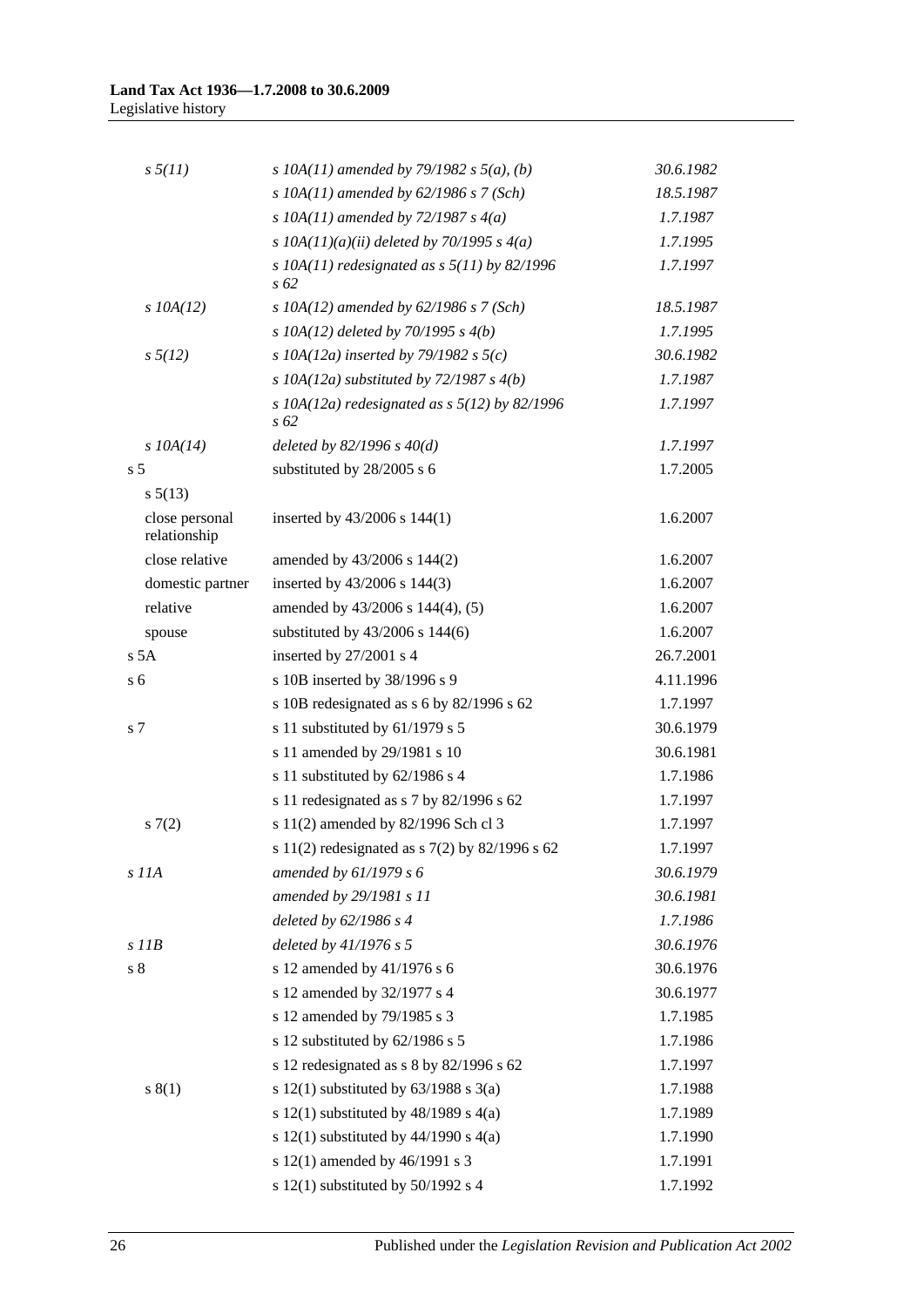|                  | s 12(1) amended by 77/1993 s 3                                                         | 1.7.1993  |
|------------------|----------------------------------------------------------------------------------------|-----------|
|                  | s 12(1) substituted by $63/1994$ s 4                                                   | 1.7.1994  |
|                  | s 12(1) redesignated as $s(1)$ by 82/1996 s 62                                         | 1.7.1997  |
|                  | amended by 28/2005 s 7                                                                 | 1.7.2005  |
| s 12             |                                                                                        |           |
| $s\ 12(2)$       | deleted by $44/1990 s 4(a)$                                                            | 1.7.1990  |
| $s\,12(5)$       | substituted by 72/1987 s 5                                                             | 1.7.1987  |
|                  | substituted by $63/1988$ s $3(b)$                                                      | 1.7.1988  |
|                  | substituted by $48/1989$ s $4(b)$                                                      | 1.7.1989  |
|                  | deleted by $44/1990 s 4(b)$                                                            | 1.7.1990  |
| $s$ 12A          | amended by 32/1977 s 5                                                                 | 30.6.1977 |
|                  | amended by $61/1979 s$ 7                                                               | 30.6.1979 |
|                  | amended by 29/1981 s 12                                                                | 30.6.1981 |
|                  | amended by 79/1982 s 6                                                                 | 30.6.1982 |
|                  | amended by 79/1985 s 4                                                                 | 1.7.1985  |
|                  | deleted by $62/1986 s 6$                                                               | 1.7.1986  |
| $s$ 9C           | s 12C amended by 41/1976 s 7                                                           | 30.6.1976 |
|                  | s 12C amended by 32/1977 s 6                                                           | 30.6.1977 |
|                  | s 12C amended by 29/1981 s 13                                                          | 30.6.1981 |
|                  | s 12C substituted by 62/1986 s 7 (Sch)                                                 | 18.5.1987 |
|                  | s 12C redesignated as s 9C by 82/1996 s 62                                             | 1.7.1997  |
| s 10             | s 12D inserted by 50/1992 s 5                                                          | 1.7.1992  |
|                  | s 12D redesignated as s 10 by 82/1996 s 62                                             | 1.7.1997  |
| s 11             | s 13 amended by 79/1985 s $5(a)$                                                       | 1.7.1985  |
|                  | s 13 redesignated as s 13(1) in pursuance of the<br><b>Acts Republication Act 1967</b> | 1.10.1991 |
|                  | s 13(1) amended by 63/1994 s 5                                                         | 1.7.1994  |
|                  | s 13(1) redesignated as s 11 by $82/1996$ s 62                                         | 1.7.1997  |
| $s\,13(2)$       | amended by $79/1985 s 5(b)$                                                            | 1.7.1985  |
|                  | deleted by 78/1986 (Sch 5)                                                             | 1.4.1987  |
| s 12             |                                                                                        |           |
| s 12(1)          | s 15(1) amended by 79/1982 s 7(a)                                                      | 30.6.1982 |
|                  | s 15(1) substituted by $62/1986$ s 7 (Sch)                                             | 18.5.1987 |
|                  | s 15(1) redesignated as s 12(1) by 82/1996 s 62                                        | 1.7.1997  |
| s 12(2)          | s 15(1a) inserted by 79/1982 s 7(b)                                                    | 30.6.1982 |
|                  | s 15(1a) redesignated as s 12(2) by 82/1996 s 62                                       | 1.7.1997  |
| $s\,15(2)$       | substituted by 79/1982 s $7(c)$                                                        | 30.6.1982 |
|                  | amended by $62/1986$ s $7$ (Sch)                                                       | 18.5.1987 |
|                  | deleted by $63/1994 s 6$                                                               | 1.7.1994  |
| $s\,15(3)$       | inserted by $79/1982$ s $7(c)$                                                         | 30.6.1982 |
|                  | amended by 50/1992 s 6                                                                 | 1.7.1992  |
|                  | deleted by 63/1994 s 6                                                                 | 1.7.1994  |
| $s\,15(4)$ - (6) | inserted by 79/1982 s $7(c)$                                                           | 30.6.1982 |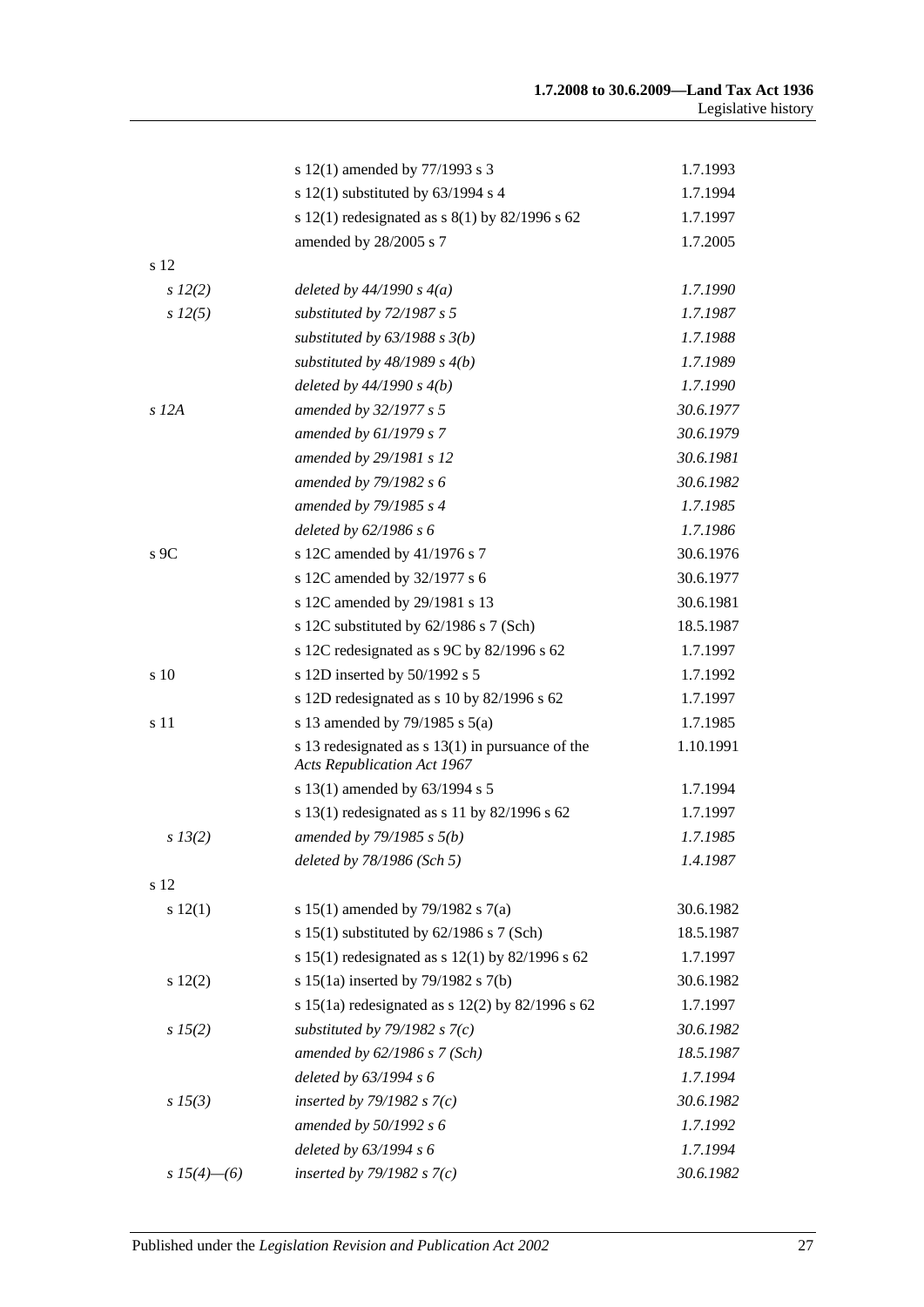|                           | deleted by $63/1994 s 6$                                    | 1.7.1994   |
|---------------------------|-------------------------------------------------------------|------------|
| s 13                      | s 15A inserted by 63/1994 s 7                               | 1.7.1994   |
|                           | s 15A redesignated as s 13 by 82/1996 s 62                  | 1.7.1997   |
| s 13(3)                   | amended by $81/1997$ s $2(a)$                               | 24.12.1997 |
| s 13(3a)                  | inserted by $81/1997$ s $2(b)$                              | 24.12.1997 |
| s 13(6)                   | inserted by 33/2007 s 5                                     | 1.7.2008   |
| s 13A                     | inserted by 33/2007 s 6                                     | 1.7.2008   |
| s16                       | deleted by 79/1982 s 8                                      | 30.6.1982  |
| s <sub>19</sub>           | deleted by 62/1986 s 7 (Sch)                                | 18.5.1987  |
| Pt4                       | heading deleted by 82/1996 s 41                             | 1.7.1997   |
| heading preceding s<br>31 | deleted by 82/1996 s 42                                     | 1.7.1997   |
| s 14                      |                                                             |            |
| s 14(1)                   | s 31 amended and redesignated as s 31(1) by<br>82/1996 s 43 | 1.7.1997   |
|                           | s 31 redesignated as $s$ 14(1) by 82/1996 s 62              | 1.7.1997   |
| s 14(2)                   | s 31(2) inserted by 82/1996 s 43(b)                         | 1.7.1997   |
|                           | s $31(2)$ redesignated as s $14(2)$ by $82/1996$ s 62       | 1.7.1997   |
| s 15                      |                                                             |            |
| s 15(1)                   | s 32(1) amended by 79/1982 s 9                              | 30.6.1982  |
|                           | s $32(1)$ substituted by $62/1986$ s 7 (Sch)                | 18.5.1987  |
|                           | s 32(1) amended by 82/1996 s 44(a)                          | 1.7.1997   |
|                           | s 32(1) redesignated as s 15(1) by 82/1996 s 62             | 1.7.1997   |
| s 15(2)                   | s 32(2) amended by 62/1986 s 7 (Sch)                        | 18.5.1987  |
|                           | s 32(2) amended by 82/1996 s 44(b)                          | 1.7.1997   |
|                           | s 32(2) redesignated as s 15(2) by 82/1996 s 62             | 1.7.1997   |
| s <sub>33</sub>           | amended by 79/1982 s 10                                     | 30.6.1982  |
|                           | substituted by 62/1986 s 7 (Sch)                            | 18.5.1987  |
|                           | deleted by 82/1996 s 45                                     | 1.7.1997   |
| 34                        | heading preceding s s 34 deleted by 82/1996 s 46            | 1.7.1997   |
| s 16                      | s 34 substituted by 79/1982 s 11                            | 30.6.1982  |
|                           | s 34 amended by 82/1996 s 47                                | 1.7.1997   |
|                           | s 34 redesignated as s 16 by 82/1996 s 62                   | 1.7.1997   |
| s 17                      |                                                             |            |
| s 17(1)                   | s 35(1) amended by 82/1996 s 48                             | 1.7.1997   |
|                           | s 35(1) redesignated as s $17(1)$ by 82/1996 s 62           | 1.7.1997   |
| 17(2)                     | s 35(2) substituted by 62/1986 s 7 (Sch)                    | 18.5.1987  |
|                           | s 35(2) amended by 82/1996 s 48                             | 1.7.1997   |
|                           | s 35(2) redesignated as s 17(2) by 82/1996 s 62             | 1.7.1997   |
| s 36                      | amended by 79/1982 s 12                                     | 30.6.1982  |
|                           | deleted by 62/1986 s 7 (Sch)                                | 18.5.1987  |
| ss 37–39                  | deleted by $62/1986$ s $7 (Sch)$                            | 18.5.1987  |
| s 40                      | substituted by $62/1986$ s $7 (Sch)$                        | 18.5.1987  |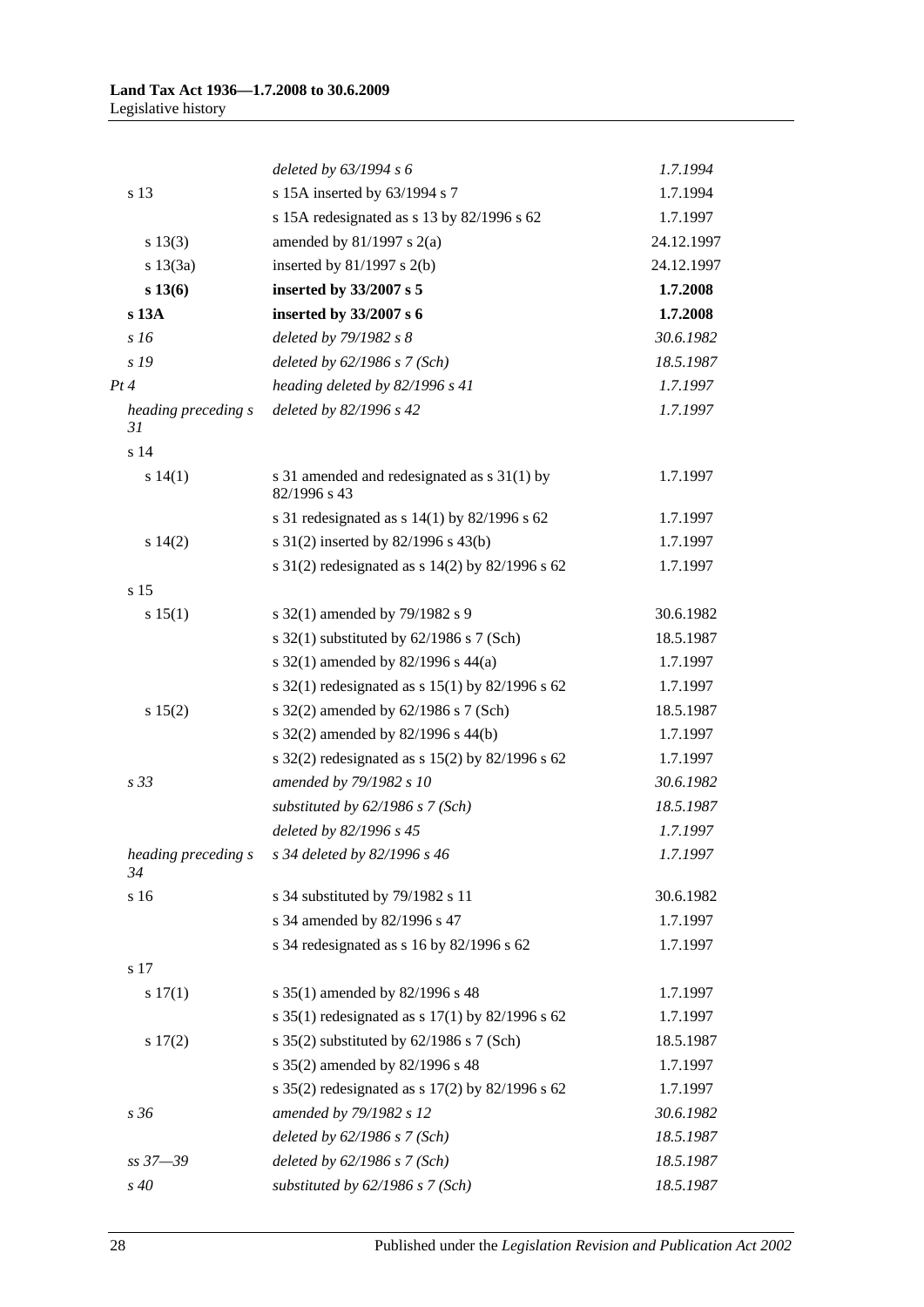|                           | deleted by 82/1996 s 49                         | 1.7.1997  |
|---------------------------|-------------------------------------------------|-----------|
| s41                       | amended by 79/1982 s 13                         | 30.6.1982 |
|                           | deleted by 62/1986 s 7 (Sch)                    | 18.5.1987 |
| s 18                      | s 42 substituted by 32/1977 s 7                 | 30.6.1977 |
|                           | s 42 redesignated as s 18 by 82/1996 s 62       | 1.7.1997  |
| s 18(1)                   | s 42(1) amended by 62/1986 s 7 (Sch)            | 18.5.1987 |
|                           | s 42(1) amended by 82/1996 Sch cl 3             | 1.7.1997  |
|                           | s 42(1) redesignated as s 18(1) by 82/1996 s 62 | 1.7.1997  |
| ss 43 and 44              | deleted by 32/1977 s 7                          | 30.6.1977 |
| $Pt\,6$                   | heading deleted by 82/1996 s 50                 | 1.7.1997  |
| heading preceding s<br>56 | deleted by 82/1996 s 51                         | 1.7.1997  |
| s 19                      | s 56 amended by 29/1981 s 14                    | 30.6.1981 |
|                           | s 56 substituted by 82/1996 s 52                | 1.7.1997  |
|                           | s 56 redesignated as s 19 by 82/1996 s 62       | 1.7.1997  |
| ss 56A and 57             | amended by $62/1986$ s $7$ (Sch)                | 18.5.1987 |
|                           | deleted by 82/1996 s 53                         | 1.7.1997  |
| s <sub>58</sub>           | substituted by $62/1986$ s $7$ (Sch)            | 18.5.1987 |
|                           | substituted by 46/1991 s 4                      | 1.7.1991  |
|                           | deleted by 82/1996 s 53                         | 1.7.1997  |
| s 58A                     | amended by $62/1986$ s $7$ (Sch)                | 18.5.1987 |
|                           | deleted by 82/1996 s 53                         | 1.7.1997  |
| $s$ 58 $B$                | amended by 55/1977 s 9                          | 1.7.1978  |
|                           | deleted by 78/1986 (Sch 5)                      | 1.4.1987  |
| heading preceding<br>s 59 | deleted by 82/1996 s 53                         | 1.7.1997  |
| s 59                      | substituted by $62/1986$ s $7$ (Sch)            | 18.5.1987 |
|                           | deleted by 82/1996 s 53                         | 1.7.1997  |
| s 61                      | amended by $62/1986$ s $7$ (Sch)                | 18.5.1987 |
|                           | deleted by 82/1996 s 53                         | 1.7.1997  |
| s 20                      | s 62 substituted by $62/1986$ s 7 (Sch)         | 18.5.1987 |
|                           | s 62 redesignated as s 20 by 82/1996 s 62       | 1.7.1997  |
| $s \ 20(1)$               | s 62(1) amended by 82/1996 s 54                 | 1.7.1997  |
|                           | s 62(1) redesignated as s 20(1) by 82/1996 s 62 | 1.7.1997  |
| ss 63 and 64              | deleted by 62/1986 s 7 (Sch)                    | 18.5.1987 |
| s 21                      | s 65 substituted by 62/1986 s 7 (Sch)           | 18.5.1987 |
|                           | s 65 amended by 82/1996 s 55                    | 1.7.1997  |
|                           | s 65 redesignated as s 21 by 82/1996 s 62       | 1.7.1997  |
| s <sub>22</sub>           |                                                 |           |
| $s\,22(1)$                | s 66 amended by 79/1982 s 14                    | 30.6.1982 |
|                           | s 66 substituted by 62/1986 s 7 (Sch)           | 18.5.1987 |
|                           | s 66 redesignated as s 66(1) by $38/1996$ s 10  | 4.11.1996 |
|                           | s 66(1) amended by 82/1996 s 56                 | 1.7.1997  |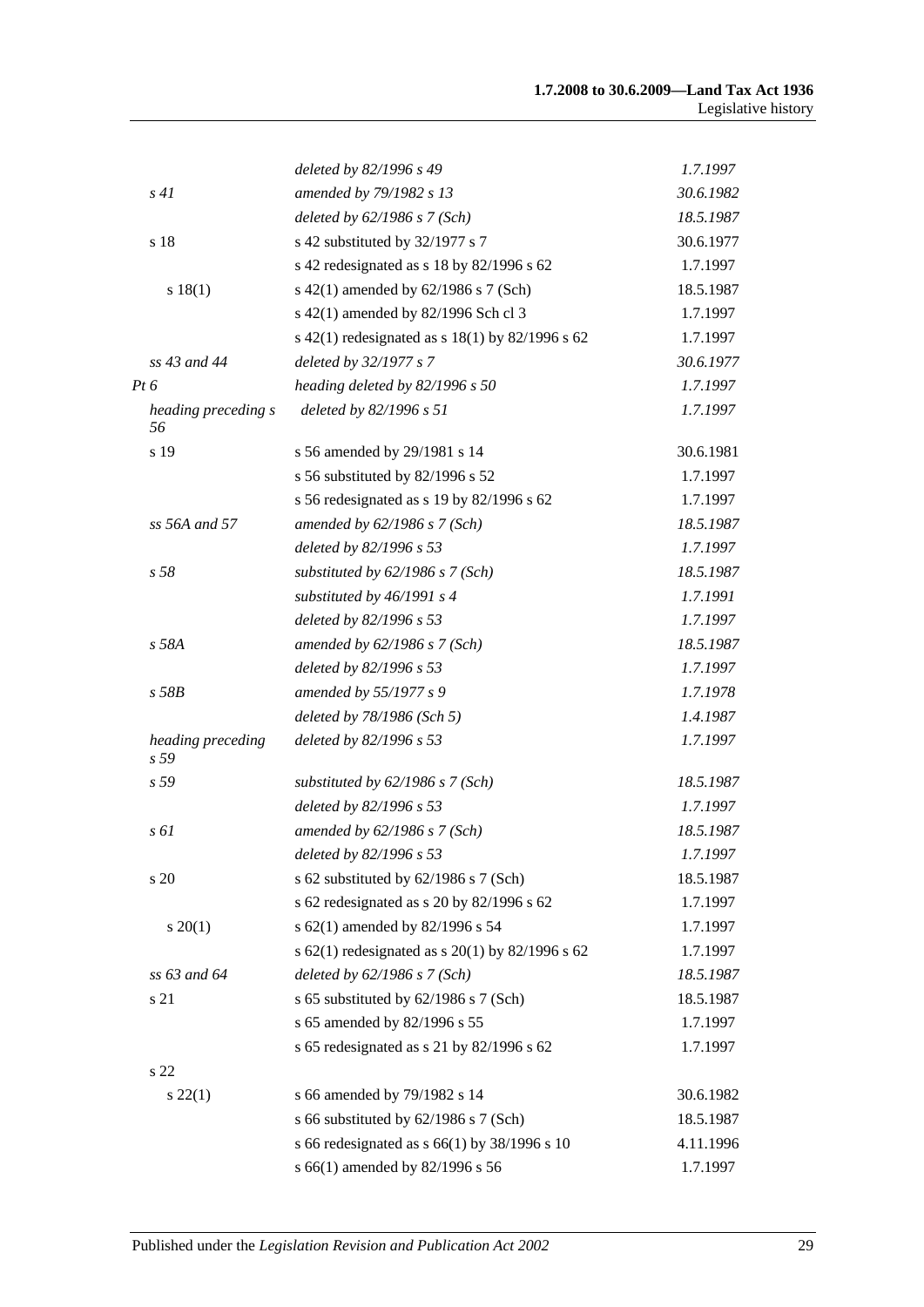|                    | s 66(1) redesignated as s 22 by 82/1996 s 62         | 1.7.1997  |
|--------------------|------------------------------------------------------|-----------|
| $s\ 22(2)$         | s 66(2) inserted by 38/1996 s 10                     | 4.11.1996 |
|                    | s 66(2) redesignated as s 22(2) by 82/1996 s 62      | 1.7.1997  |
| s 23               | s 66A inserted by 79/1982 s 15                       | 8.12.1983 |
|                    | s 66A redesignated as s 23 by 82/1996 s 62           | 1.7.1997  |
| $s\,23(4)$         | s 66A $(4)$ amended by 62/1986 s 7 (Sch)             | 18.5.1987 |
|                    | s 66A(4) amended by 82/1996 s 57                     | 1.7.1997  |
|                    | s 66A(4) redesignated as s $23(4)$ by $82/1996$ s 62 | 1.7.1997  |
| $s\,67$            | deleted by 82/1996 s 58                              | 1.7.1997  |
| s 24               | s 68(1) amended by 88/1984 s 8(1) (Sch Pt 1)         | 11.7.1985 |
|                    | s 68(1) amended by 82/1996 s 59(a)                   | 1.7.1997  |
|                    | s 68(1) redesignated as s 24 by 82/1996 s 62         | 1.7.1997  |
| $s\,68(2)$         | substituted by 79/1982 s 16                          | 30.6.1982 |
|                    | substituted by $62/1986$ s $7$ (Sch)                 | 18.5.1987 |
|                    | deleted by $82/1996 s 59(b)$                         | 1.7.1997  |
| $s\,68(3)$ and (4) | substituted by 79/1982 s 16                          | 30.6.1982 |
|                    | deleted by $82/1996 s 59(b)$                         | 1.7.1997  |
| $s\,68(5)$         | inserted by 79/1982 s 16                             | 30.6.1982 |
|                    | amended by $62/1986$ s $7$ (Sch)                     | 18.5.1987 |
|                    | deleted by $82/1996 s 59(b)$                         | 1.7.1997  |
| s 68(6)            | inserted by 79/1982 s 16                             | 30.6.1982 |
|                    | deleted by $82/1996 s 59(b)$                         | 1.7.1997  |
| Pt 7               | heading deleted by 82/1996 s 60                      | 1.7.1997  |
| s 68A              | inserted by 32/1977 s 8                              | 30.6.1977 |
|                    | amended by $62/1986$ s $7$ (Sch)                     | 18.5.1987 |
|                    | deleted by 82/1996 s 61                              | 1.7.1997  |
| ss 68B and 68C     | inserted by 32/1977 s 8                              | 30.6.1977 |
|                    | deleted by 82/1996 s 61                              | 1.7.1997  |
| s 25               | s 69 deleted by 62/1986 s 7 (Sch)                    | 18.5.1987 |
|                    | s 69 inserted by 82/1996 s 61                        | 1.7.1997  |
|                    | s 69 redesignated as s 25 by 82/1996 s 62            | 1.7.1997  |
| ss 70-72           | deleted by $62/1986$ s $7$ (Sch)                     | 18.5.1987 |
| s 73               | substituted by $62/1986$ s $7$ (Sch)                 | 18.5.1987 |
|                    | amended by 70/1995 s 5                               | 1.7.1995  |
|                    | deleted by 82/1996 s 61                              | 1.7.1997  |
| $s\,74$            | amended by $62/1986$ s $7$ (Sch)                     | 18.5.1987 |
|                    | amended by 70/1995 s 6                               | 1.7.1995  |
|                    | deleted by 82/1996 s 61                              | 1.7.1997  |
| s 74A              | inserted by $70/1995 s 7$                            | 1.7.1995  |
|                    | deleted by 82/1996 s 61                              | 1.7.1997  |
| s 75               | amended by 41/1976 s 8                               | 30.6.1976 |
|                    | amended by $62/1986$ s $7$ (Sch)                     | 18.5.1987 |
|                    | deleted by 82/1996 s 61                              | 1.7.1997  |